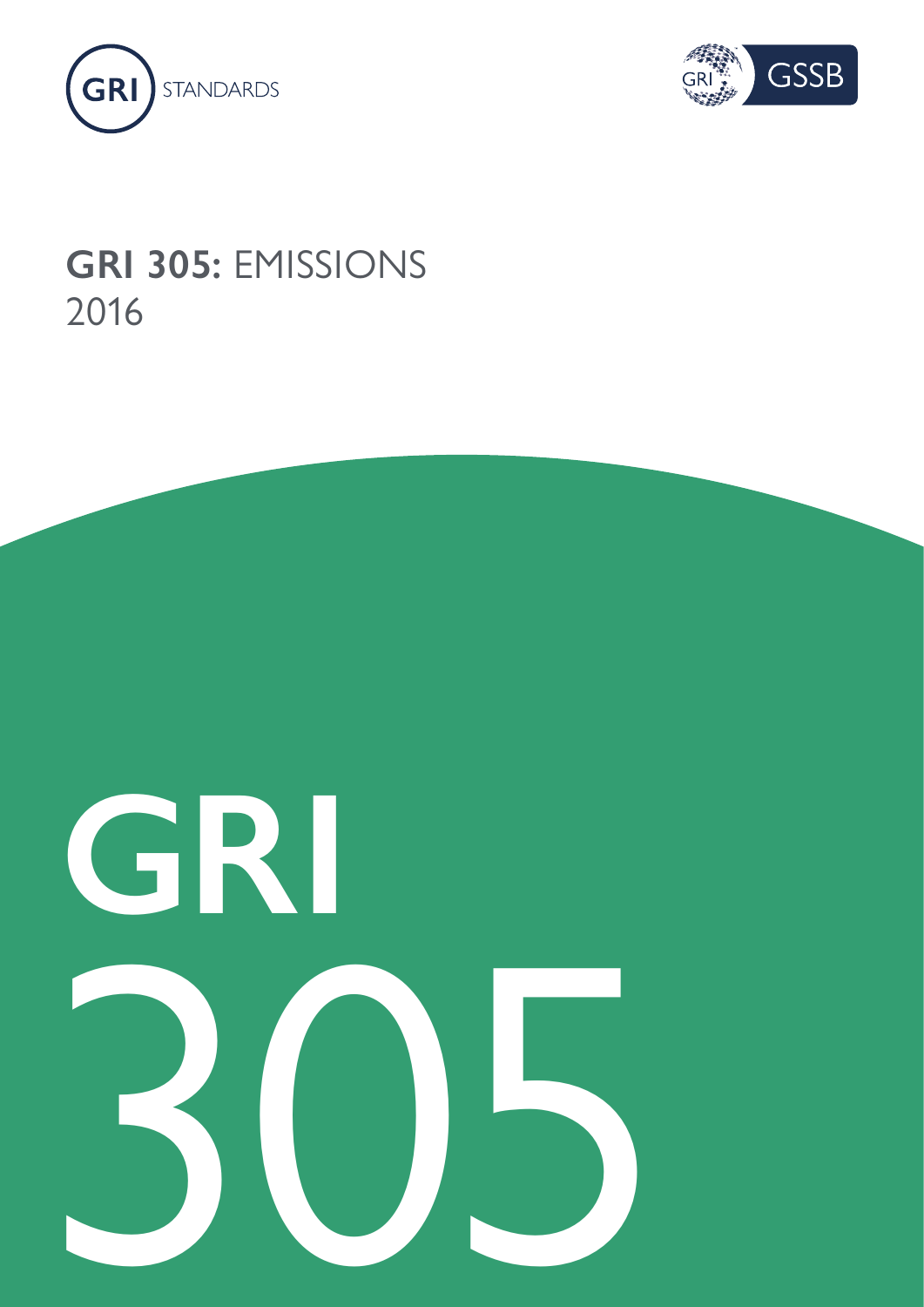## **Contents**

| 5       |
|---------|
| 5       |
|         |
|         |
| 9<br>11 |
| 13      |
| 14      |
| 15      |
| 17      |
| 18      |
| 21      |
|         |

#### **About this Standard**

| Responsibility                 | This Standard is issued by the Global Sustainability Standards Board (GSSB).<br>Any feedback on the GRI Standards can be submitted to<br>standards@globalreporting.org for the consideration of the GSSB.                                                                              |
|--------------------------------|----------------------------------------------------------------------------------------------------------------------------------------------------------------------------------------------------------------------------------------------------------------------------------------|
| <b>Scope</b>                   | GRI 305: Emissions sets out reporting requirements on the topic of emissions.<br>This Standard can be used by an organization of any size, type, sector or geographic<br>location that wants to report on its impacts related to this topic.                                           |
| <b>Normative</b><br>references | This Standard is to be used together with the most recent versions of the following<br>documents.<br><b>GRI 101: Foundation</b><br><b>GRI 103: Management Approach</b><br><b>GRI Standards Glossary</b><br>In the text of this Standard, terms defined in the Glossary are underlined. |
| <b>Effective date</b>          | This Standard is effective for reports or other materials published on or after<br>1 July 2018. Earlier adoption is encouraged.                                                                                                                                                        |

**Note:** This document includes hyperlinks to other Standards. In most browsers, using **'ctrl' + click** will open external links in a new browser window. After clicking on a link, use **'alt' + left arrow** to return to the previous view.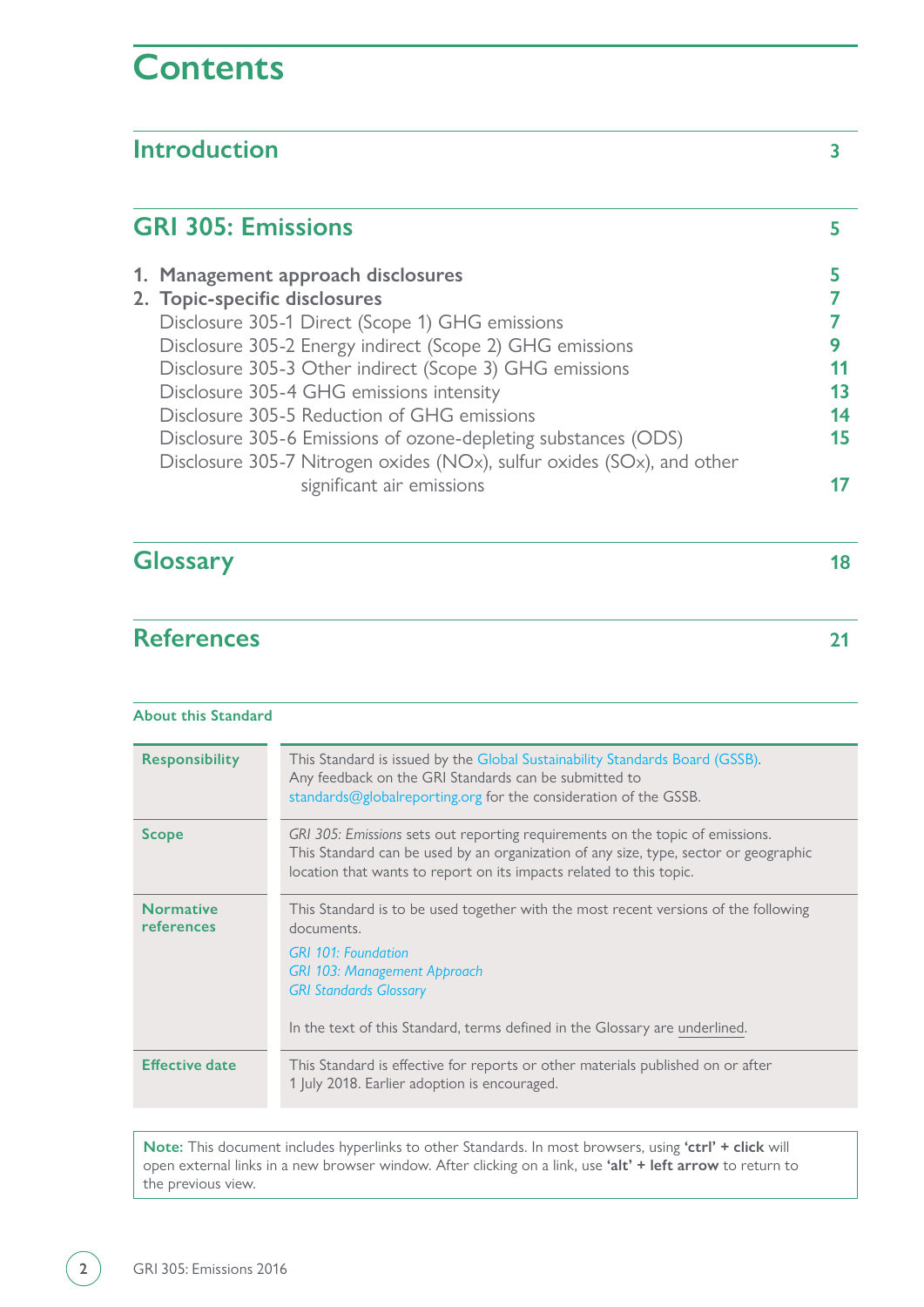# <span id="page-2-0"></span>**Introduction**

#### **A. Overview**

This Standard is part of the set of GRI Sustainability Reporting Standards (GRI Standards). These Standards are designed to be used by organizations to report about their [impacts](#page-18-0) on the economy, the environment, and society.

The GRI Standards are structured as a set of interrelated, modular standards. The full set can be downloaded at [www.globalreporting.org/standards/](https://www.globalreporting.org/standards/).

There are three universal Standards that apply to every organization preparing a sustainability report:

*[GRI 101: Foundation](https://www.globalreporting.org/standards/media/1036/gri-101-foundation-2016.pdf) [GRI 102: General Disclosures](https://www.globalreporting.org/standards/media/1037/gri-102-general-disclosures-2016.pdf) [GRI 103: Management Approach](https://www.globalreporting.org/standards/media/1038/gri-103-management-approach-2016.pdf)*

*GRI 101: Foundation* **is the starting point for using the GRI Standards. It has essential information on how to use and reference the Standards.** 



An organization then selects from the set of topicspecific GRI Standards for reporting on its [material](#page-18-1) [topics](#page-18-1). These Standards are organized into three series: 200 (Economic topics), 300 (Environmental topics) and 400 (Social topics).

Each topic Standard includes disclosures specific to that topic, and is designed to be used together with *GRI 103: Management Approach*, which is used to report the management approach for the topic.

*GRI 305: Emissions* **is a topic-specific GRI Standard in the 300 series (Environmental topics).**

#### **B. Using the GRI Standards and making claims**

There are two basic approaches for using the GRI Standards. For each way of using the Standards there is a corresponding claim, or statement of use, which an organization is required to include in any published materials.

1. The GRI Standards can be used as a set to prepare a sustainability report that is in accordance with the Standards. There are two options for preparing a report in accordance (Core or Comprehensive), depending on the extent of disclosures included in the report.

An organization preparing a report in accordance with the GRI Standards uses this Standard, *GRI 305: Emissions*, if this is one of its material topics.

2. Selected GRI Standards, or parts of their content, can also be used to report specific information, without preparing a report in accordance with the Standards. Any published materials that use the GRI Standards in this way are to include a 'GRI-referenced' claim.

**See Section 3 of** *[GRI 101: Foundation](https://www.globalreporting.org/standards/media/1036/gri-101-foundation-2016.pdf#page=21)* **for more information on how to use the GRI Standards, and the specific claims that organizations are required to include in any published materials.**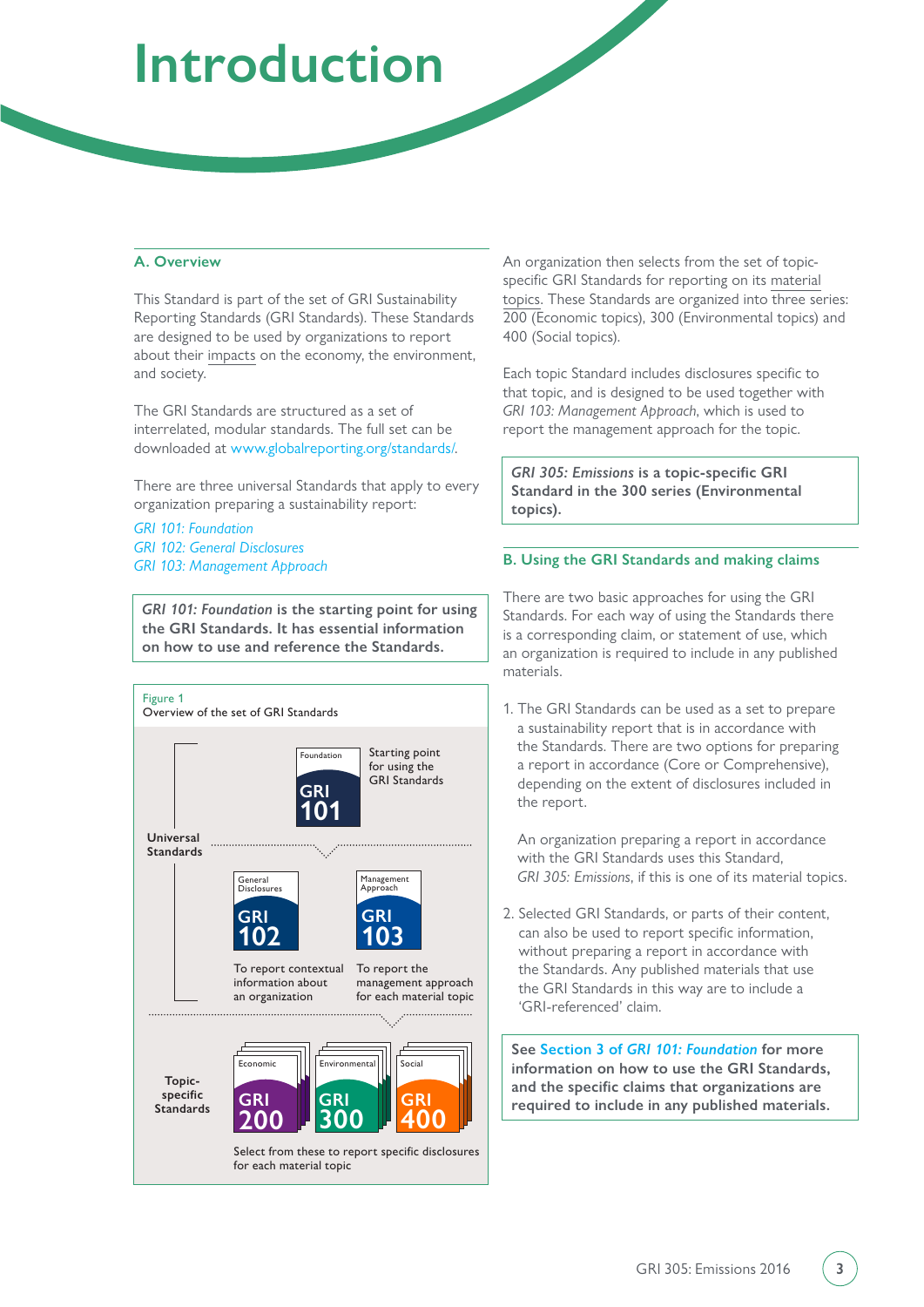#### **C. Requirements, recommendations and guidance**

The GRI Standards include:

**Requirements.** These are mandatory instructions. In the text, requirements are presented in **bold font** and indicated with the word 'shall'. Requirements are to be read in the context of recommendations and guidance; however, an organization is not required to comply with recommendations or guidance in order to claim that a report has been prepared in accordance with the Standards.

**Recommendations.** These are cases where a particular course of action is encouraged, but not required. In the text, the word 'should' indicates a recommendation.

**Guidance.** These sections include background information, explanations and examples to help organizations better understand the requirements.

An organization is required to comply with all applicable requirements in order to claim that its report has been prepared in accordance with the GRI Standards. See *[GRI 101: Foundation](https://www.globalreporting.org/standards/media/1036/gri-101-foundation-2016.pdf#page=21)* for more information.

#### **D. Background context**

In the context of the GRI Standards, the environmental dimension of sustainability concerns an organization's impacts on living and non-living natural systems, including land, air, water and ecosystems.

*GRI 305* addresses emissions into air, which are the discharge of substances from a source into the atmosphere. Types of emissions include: [greenhouse gas](#page-18-2) (GHG), [ozone-depleting substances \(ODS\)](#page-18-3), and nitrogen  $\overline{\text{oxides}}$  ( $\overline{\text{NOx}}$ ) and sulfur oxides ( $\overline{\text{SOx}}$ ), among other [significant air emissions.](#page-19-0)

#### *GHG emissions*

GHG emissions are a major contributor to climate change and are governed by the United Nations (UN) 'Framework Convention on Climate Change' and the subsequent UN 'Kyoto Protocol'.

This Standard covers the following GHGs:

- Carbon dioxide (CO<sub>2</sub>)
- Methane (CH<sub>4</sub>)
- Nitrous oxide (N<sub>2</sub>O)
- Hydrofluorocarbons (HFCs)
- Perfluorocarbons (PFCs)
- Sulphur hexafluoride (SF<sub>6</sub>)
- Nitrogen trifluoride (NF3)

Some GHGs, including methane, are also air pollutants that have significant adverse impacts on ecosystems, air quality, agriculture, and human and animal health.

As a result, different national and international regulations and incentive systems, such as emissions trading, aim to control the volume and reward the reduction of GHG emissions.

The reporting requirements for GHG emissions in this Standard are based on the requirements of the 'GHG Protocol Corporate Accounting and Reporting Standard' ('GHG Protocol Corporate Standard') and the 'GHG Protocol Corporate Value Chain (Scope 3) Accounting and Reporting Standard' ('GHG Protocol Corporate Value Chain Standard'). These two standards are part of the GHG Protocol developed by the World Resources Institute (WRI) and the World Business Council on Sustainable Development (WBCSD).

The GHG Protocol has established a classification of GHG emissions called '[Scope](#page-19-1)': Scope 1, Scope 2 and Scope 3. The GHG emissions standard published by the International Organization for Standardization (ISO), 'ISO 14064', represents these classifications of Scope with the following terms:

- Direct GHG emissions = Scope I
- Energy indirect GHG emissions = Scope 2
- Other indirect GHG emissions = Scope 3

In this Standard, these terms are combined in the following way, as defined in the [Glossary section](#page-17-0):

- [Direct \(Scope 1\) GHG emissions](#page-17-1)
- [Energy indirect \(Scope 2\) GHG emissions](#page-17-2)
- [Other indirect \(Scope 3\) GHG emissions](#page-18-4)

#### *Ozone-depleting substances (ODS)*

The ozone layer filters out most of the sun's biologically harmful ultraviolet (UV-B) radiation. Observed and projected ozone depletion due to ODS generates worldwide concern. The UN Environment Programme (UNEP) 'Montreal Protocol on Substances that Deplete the Ozone Layer' ('Montreal Protocol') regulates the phase-out of ODS internationally.

#### *Nitrogen oxides (NOX), sulfur oxides (SOX), and other significant air emissions*

Pollutants such as  $NOx$  and  $SOx$  have adverse effects on climate, ecosystems, air quality, habitats, agriculture, and human and animal health. Deterioration of air quality, acidification, forest degradation and public health concerns have led to local and international regulations to control emissions of these pollutants.

Reductions in the emission of regulated pollutants lead to improved health conditions for workers and local communities and can enhance relations with affected stakeholders. In regions with emission caps, the volume of emissions also has direct cost implications.

Other significant air emissions include, for example, persistent organic pollutants or particulate matter, as well as air emissions that are regulated under international conventions and/or national laws or regulations, including those listed on an organization's environmental permits.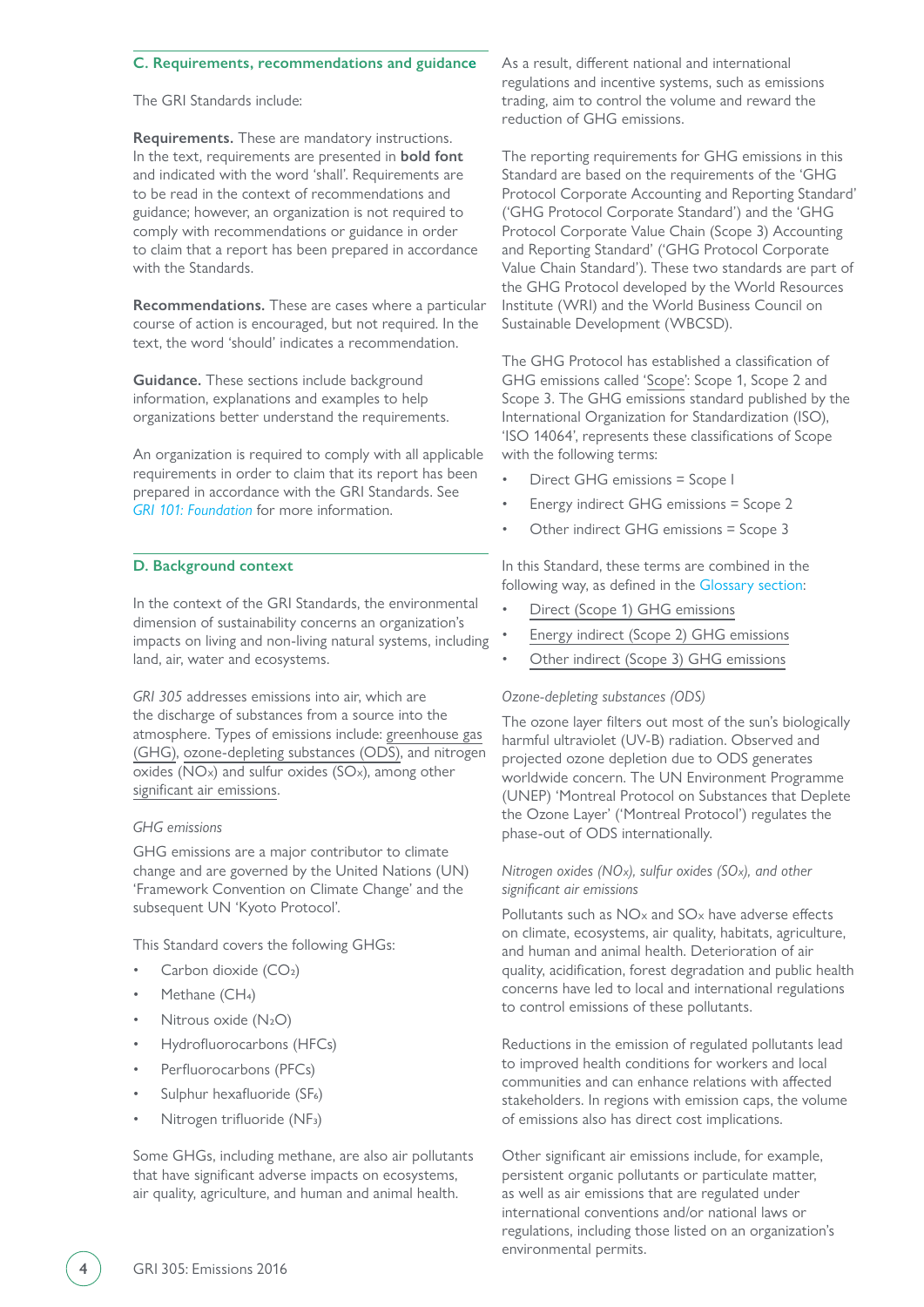# <span id="page-4-0"></span>**GRI 305: Emissions**

This Standard includes disclosures on the management approach and topic-specific disclosures. These are set out in the Standard as follows:

- Management approach disclosures (this section references *GRI 103*)
- Disclosure 305-1 Direct (Scope 1) GHG emissions
- Disclosure 305-2 Energy indirect (Scope 2) GHG emissions
- Disclosure 305-3 Other indirect (Scope 3) GHG emissions
- Disclosure 305-4 GHG emissions intensity
- Disclosure 305-5 Reduction of GHG emissions
- Disclosure 305-6 Emissions of ozone-depleting substances (ODS)
- Disclosure 305-7 Nitrogen oxides (NO<sub>x</sub>), sulfur oxides (SO<sub>x</sub>), and other significant air emissions

## **1. Management approach disclosures**

Management approach disclosures are a narrative explanation of how an organization manages a material topic, the associated impacts, and stakeholders' reasonable expectations and interests. Any organization that claims its report has been prepared in accordance with the GRI Standards is required to report on its management approach for every material topic, as well as reporting topic-specific disclosures for those topics.

Therefore, this topic-specific Standard is designed to be used together with *GRI 103: Management Approach* in order to provide full disclosure of the organization's impacts. *GRI 103* specifies how to report on the management approach and what information to provide.

#### **Reporting requirements**

- **1.1 The reporting organization shall report its management approach for emissions using**  *[GRI 103: Management Approach](https://www.globalreporting.org/standards/media/1038/gri-103-management-approach-2016.pdf)***.**
- **1.2 When reporting on GHG emissions targets, the reporting organization shall explain whether offsets were used to meet the targets, including the type, amount, criteria or scheme of which the offsets are part.**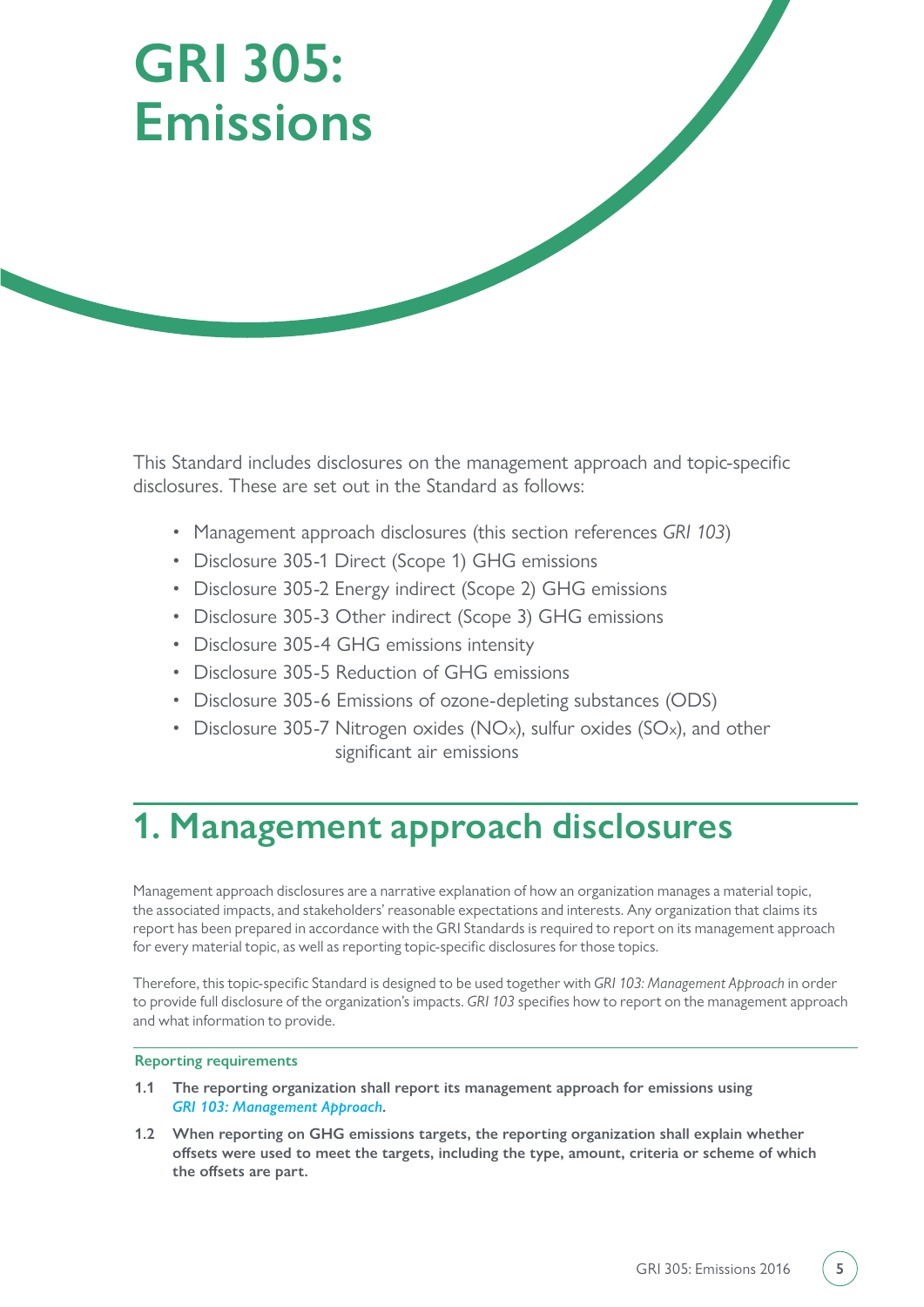#### **Management approach disclosures Continued**

**Guidance**

When reporting its management approach for emissions, the reporting organization can also:

- explain whether it is subject to any country, regional, or industry-level emissions regulations and policies; and provide examples of these regulations and policies;
- disclose expenditures on treatment of emissions (such as expenditures for filters, agents) and for the purchase and use of emissions certificates.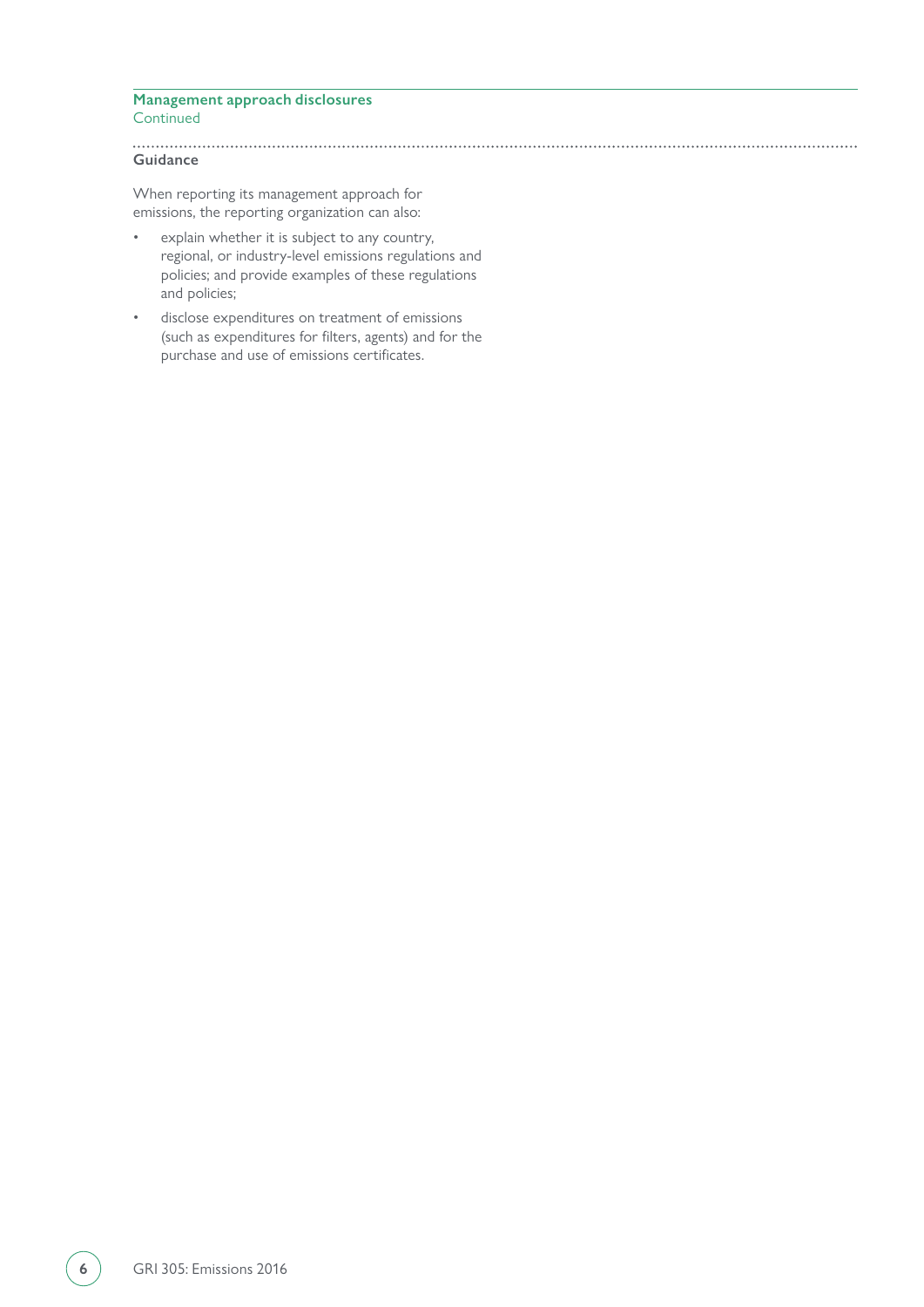## <span id="page-6-0"></span>**2. Topic-specific disclosures**

### **Disclosure 305-1** Direct (Scope 1) GHG emissions

#### **Reporting requirements**

**The reporting organization shall report the following information:**

- a. Gross [direct \(Scope 1\) GHG emissions](#page-17-1) in metric tons of CO<sub>2</sub> equivalent.
- b. Gases included in the calculation; whether CO<sub>2</sub>, CH<sub>4</sub>, N<sub>2</sub>O, HFCs, PFCs, SF<sub>6</sub>, NF<sub>3</sub>, or all.
- **c. [Biogenic CO2 emissions](#page-17-4) in metric tons of CO2 equivalent.**
- **d. [Base year](#page-17-5) for the calculation, if applicable, including:** 
	- **i. the rationale for choosing it;**
	- **ii. emissions in the base year;**
	- **iii. the context for any significant changes in emissions that triggered recalculations of base year emissions.**
- **e. Source of the emission factors and the [global warming potential \(GWP\)](#page-17-6) rates used, or a reference to the GWP source.**
- **f. Consolidation approach for emissions; whether equity share, financial control, or operational control.**
- **g. Standards, methodologies, assumptions, and/or calculation tools used.**
- **2.1 When compiling the information specified in Disclosure 305-1, the reporting organization shall:**
	- **2.1.1 exclude any [GHG trades](#page-18-5) from the calculation of gross direct (Scope 1) GHG emissions;**
	- **2.1.2 report biogenic emissions of CO2 from the combustion or biodegradation of biomass separately from the gross direct (Scope 1) GHG emissions. Exclude biogenic emissions**  of other types of GHG (such as CH<sub>4</sub> and N<sub>2</sub>O), and biogenic emissions of CO<sub>2</sub> that occur **in the life cycle of biomass other than from combustion or biodegradation (such as GHG emissions from processing or transporting biomass).**

#### **Reporting recommendations**

- 2.2 When compiling the information specified in Disclosure 305-1, the reporting organization should:
	- 2.2.1 apply emission factors and GWP rates consistently for the data disclosed;
	- 2.2.2 use the GWP rates from the IPCC assessment reports based on a 100-year timeframe:
	- 2.2.3 select a consistent approach for consolidating direct (Scope 1) and [energy indirect \(Scope 2\)](#page-17-2) [GHG emissions](#page-17-2); choosing from the equity share, financial control, or operational control methods outlined in the 'GHG Protocol Corporate Standard';
	- 2.2.4 if subject to different standards and methodologies, describe the approach to selecting them;

#### **305-1 Disclosure**

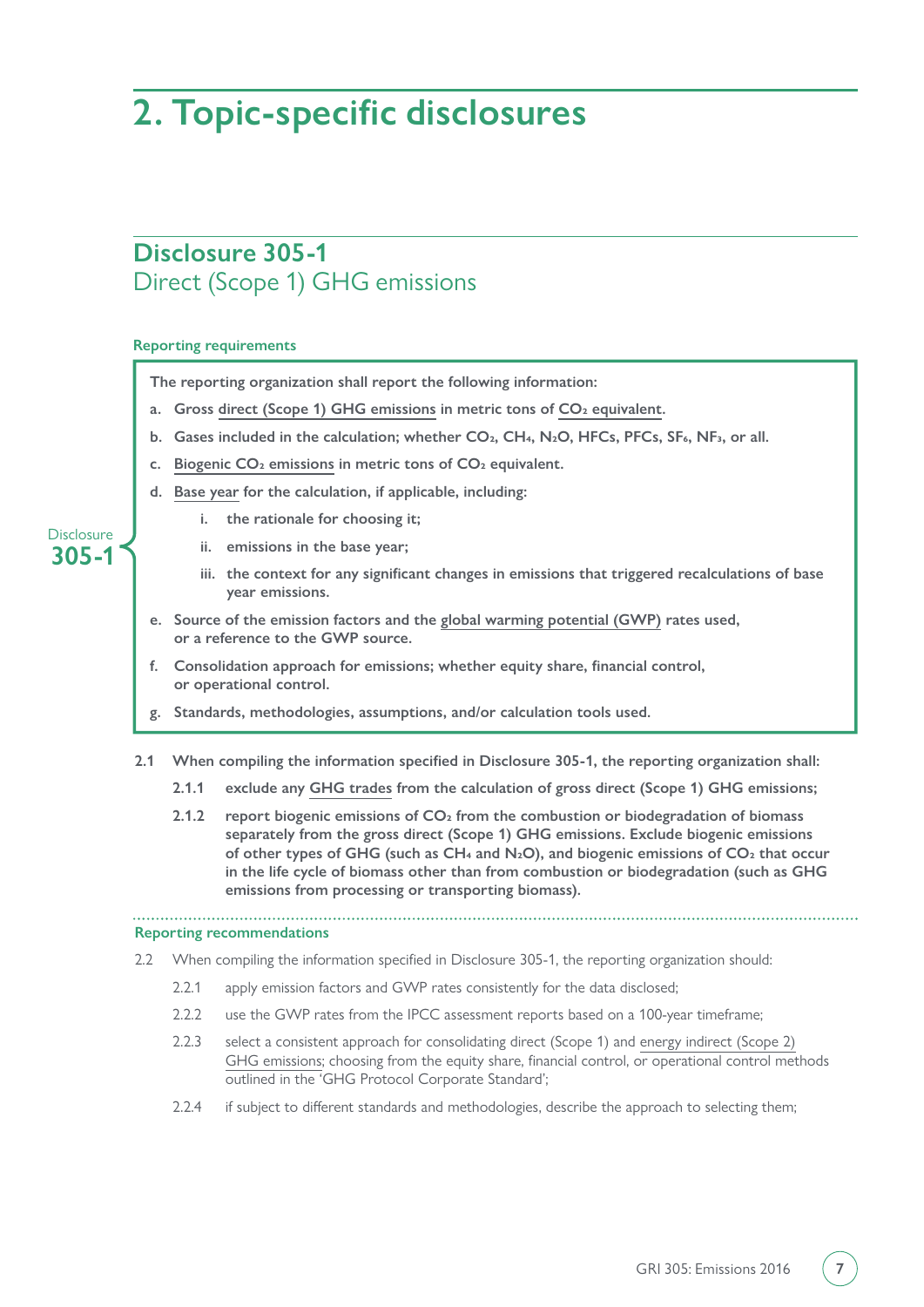#### **Disclosure 305-1** Continued

| 2.2.5            |         | where it aids transparency or comparability over time, provide a breakdown of the direct (Scope 1)<br>GHG emissions by: |
|------------------|---------|-------------------------------------------------------------------------------------------------------------------------|
|                  |         | 2.2.5.1 business unit or facility;                                                                                      |
|                  | 2.2.5.2 | country;                                                                                                                |
|                  | 2.2.5.3 | type of source (stationary combustion, process, fugitive);                                                              |
|                  | 2.2.5.4 | type of activity.                                                                                                       |
| $\sum_{i=1}^{n}$ |         |                                                                                                                         |

#### **Guidance**

#### *Guidance for Disclosure 305-1*

Direct (Scope 1) GHG emissions include, but are not limited to, the CO<sub>2</sub> emissions from the fuel consumption as reported in [Disclosure 302-1](https://www.globalreporting.org/standards/media/1009/gri-302-energy-2016.pdf#page=6) of *GRI 302: Energy*.

Direct (Scope 1) GHG emissions can come from the following sources owned or controlled by an organization:

- Generation of electricity, heating, cooling and steam: these emissions result from combustion of fuels in stationary sources, such as boilers, furnaces, and turbines – and from other combustion processes such as flaring;
- Physical or chemical processing: most of these emissions result from the manufacturing or processing of chemicals and materials, such as cement, steel, aluminum, ammonia, and waste processing;
- Transportation of materials, products, waste, workers, and passengers: these emissions result from the combustion of fuels in mobile combustion sources owned or controlled by the organization, such as trucks, trains, ships, airplanes, buses, and cars;
- Fugitive emissions: these are emissions that are not physically controlled but result from intentional or unintentional releases of GHGs. These can include equipment leaks from joints, seals, packing, and gaskets; methane emissions (e.g., from coal mines) and venting; HFC emissions from refrigeration and air conditioning equipment; and methane leakages (e.g., from gas transport).

Methodologies used to calculate the direct (Scope I) GHG emissions can include:

- direct measurement of energy source consumed (coal, gas) or losses (refills) of cooling systems and conversion to GHG (CO<sub>2</sub> equivalents);
- mass balance calculations;
- calculations based on site-specific data, such as for fuel composition analysis;
- calculations based on published criteria, such as emission factors and GWP rates;
- direct measurements of GHG emissions, such as continuous online analyzers;
- estimations.

If estimations are used due to a lack of default figures, the reporting organization can indicate the basis and assumptions on which figures were estimated.

For recalculations of prior year emissions, the organization can follow the approach in the 'GHG Protocol Corporate Standard'.

The chosen emission factors can originate from mandatory reporting requirements, voluntary reporting frameworks, or industry groups.

Estimates of GWP rates change over time as scientific research develops. GWP rates from the *Second Assessment Report* of the Intergovernmental Panel on Climate Change (IPCC) are used as the basis for international negotiations under the 'Kyoto Protocol'. Thus, such rates can be used for disclosing GHG emissions where it does not conflict with national or regional reporting requirements. The organization can also use the latest GWP rates from the most recent IPCC assessment report.

The organization can combine Disclosure 305-1 with Disclosures 305-2 (energy indirect/Scope 2 GHG emissions) and 305-3 (other indirect/Scope 3 GHG emissions) to disclose total GHG emissions.

Further details and guidance are available in the 'GHG Protocol Corporate Standard'. See also references 1, 2, 12, 13, 14 and 19 in the [References section.](#page-20-0)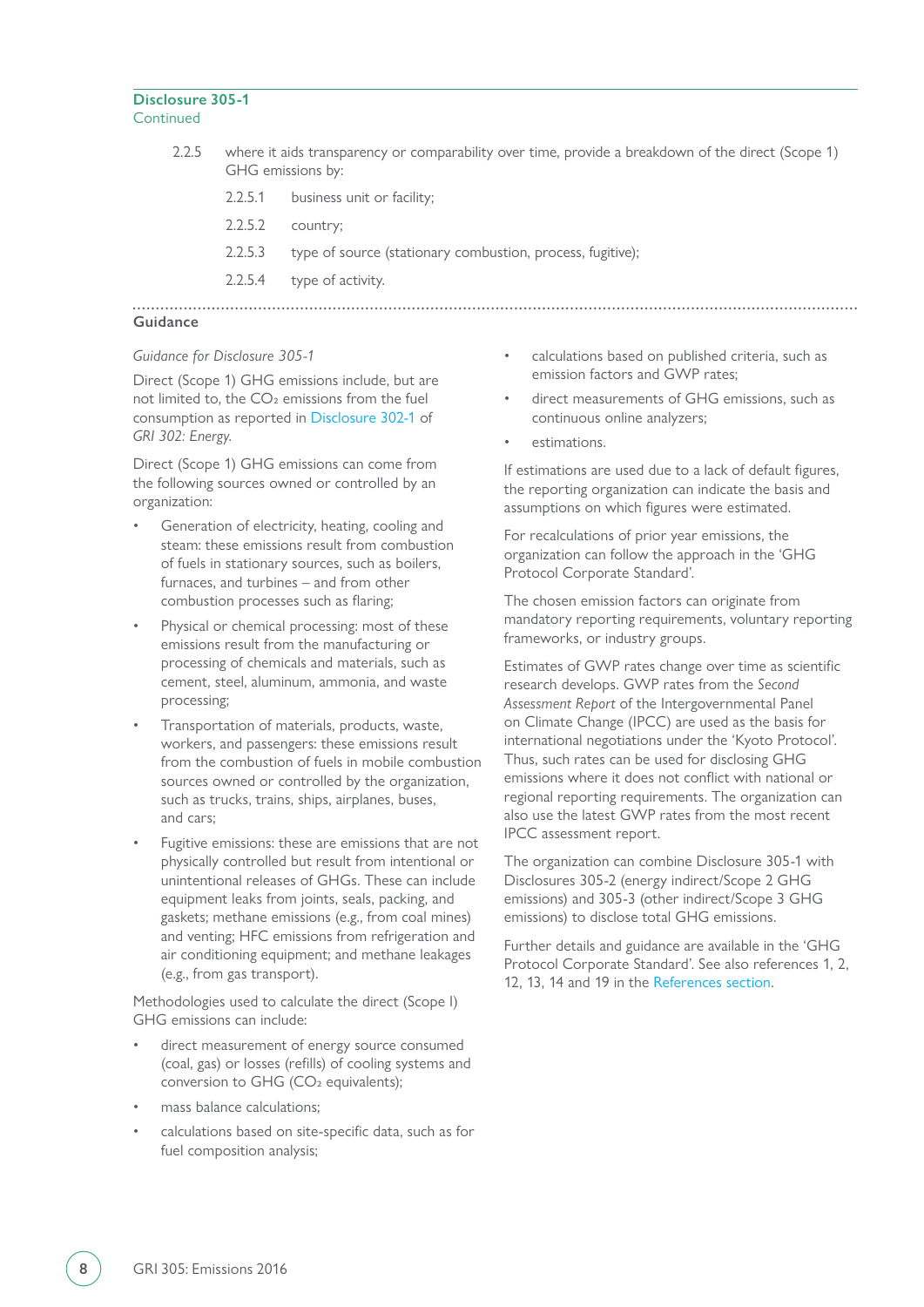## <span id="page-8-0"></span>**Disclosure 305-2** Energy indirect (Scope 2) GHG emissions

#### **Reporting requirements**

**Reporting recommendations** 2.4 When compiling the information specified in Disclosure 305-2, the reporting organization should: 2.4.1 apply emission factors and GWP rates consistently for the data disclosed; 2.4.2 use the GWP rates from the IPCC assessment reports based on a 100-year timeframe; 2.4.3 select a consistent approach for consolidating [direct \(Scope 1\)](#page-17-1) and energy indirect (Scope 2) GHG emissions, choosing from the equity share, financial control, or operational control methods outlined in the 'GHG Protocol Corporate Standard'; 2.4.4 if subject to different standards and methodologies, describe the approach to selecting them; 2.4.5 where it aids transparency or comparability over time, provide a breakdown of the energy indirect (Scope 2) GHG emissions by: 2.4.5.1 business unit or facility; 2.4.5.2 country; 2.4.5.3 type of source (electricity, heating, cooling, and steam); **2.3 When compiling the information specified in Disclosure 305-2, the reporting organization shall: 2.3.1 exclude any [GHG trades](#page-18-5) from the calculation of gross energy indirect (Scope 2) GHG emissions; 2.3.2 exclude other indirect [\(Scope 3\) GHG emissions](#page-18-4) that are disclosed as specified in Disclosure 305-3; 2.3.3 account and report energy indirect (Scope 2) GHG emissions based on the locationbased method, if it has operations in markets without product or supplier-specific data; 2.3.4 account and report energy indirect (Scope 2) GHG emissions based on both the location-based and market-based methods, if it has any operations in markets providing product or supplier-specific data in the form of contractual instruments. 305-2 Disclosure The reporting organization shall report the following information:** a. Gross location-based [energy indirect \(Scope 2\) GHG emissions](#page-17-2) in metric tons of CO<sub>2</sub> equivalent. **b. If applicable, gross market-based energy indirect (Scope 2) GHG emissions in metric tons of CO2 equivalent.** c. If available, the gases included in the calculation; whether  $CO<sub>2</sub>$ ,  $CH<sub>4</sub>$ ,  $N<sub>2</sub>O$ ,  $HFCs$ ,  $PFCs$ ,  $SF<sub>6</sub>$ ,  $NF<sub>3</sub>$ , **or all. d. [Base year](#page-17-5) for the calculation, if applicable, including: i. the rationale for choosing it; ii. emissions in the base year; iii. the context for any significant changes in emissions that triggered recalculations of base year emissions. e. Source of the emission factors and the [global warming potential \(GWP\)](#page-17-6) rates used, or a reference to the GWP source. f. Consolidation approach for emissions; whether equity share, financial control, or operational control. g. Standards, methodologies, assumptions, and/or calculation tools used.**

2.4.5.4 type of activity.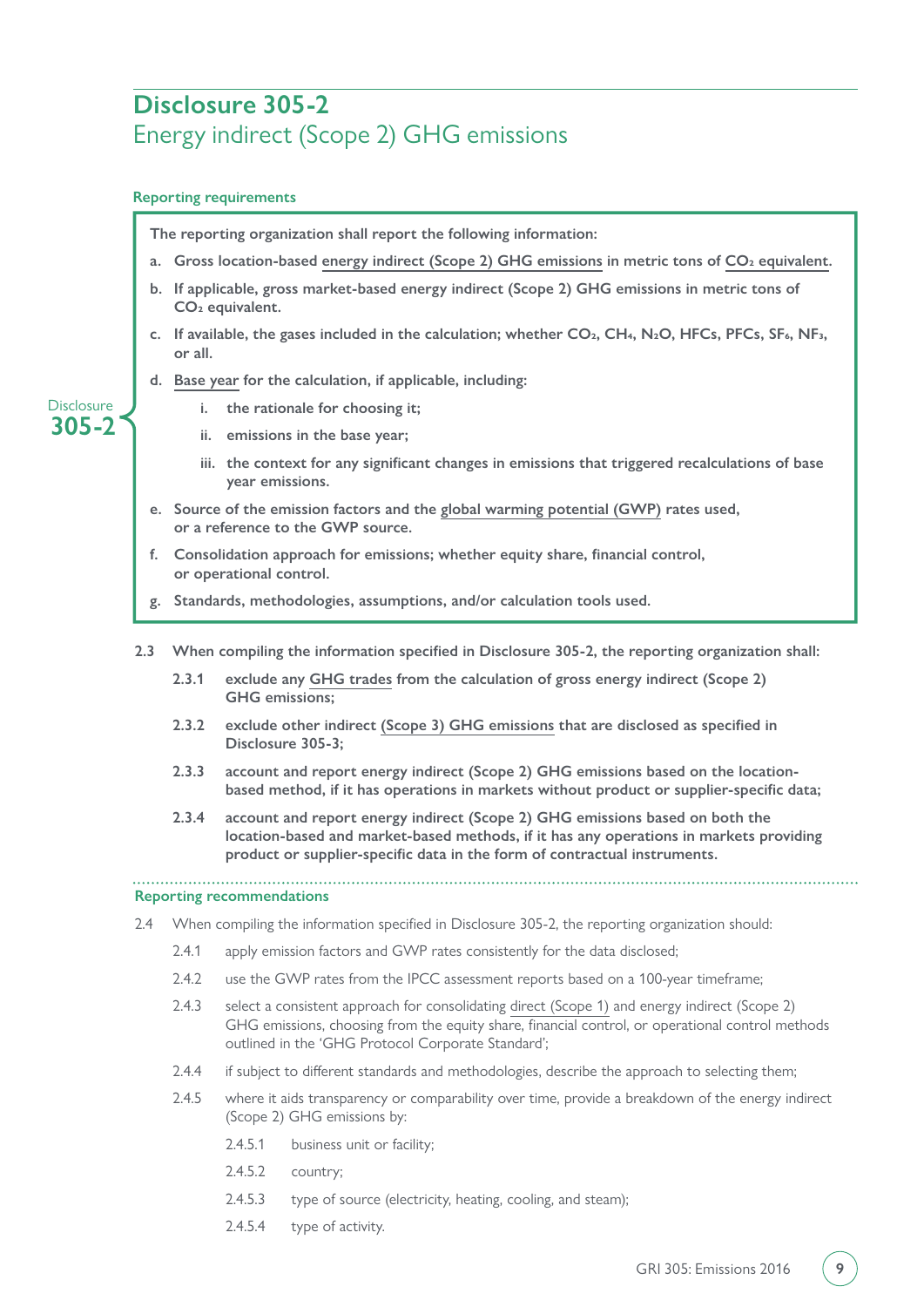#### **Disclosure 305-2** Continued

**Guidance**

#### *Guidance for Disclosure 305-2*

Energy indirect (Scope 2) GHG emissions include, but are not limited to, the  $CO<sub>2</sub>$  emissions from the generation of purchased or acquired electricity, heating, cooling, and steam consumed by an organization – disclosed as specified in [Disclosure 302-1](https://www.globalreporting.org/standards/media/1009/gri-302-energy-2016.pdf#page=6) of *GRI 302: Energy*. For many organizations, the energy indirect (Scope 2) GHG emissions that result from the generation of purchased electricity can be much greater than their direct (Scope 1) GHG emissions.

The 'GHG Protocol Scope 2 Guidance' requires organizations to provide two distinct Scope 2 values: a location-based and a market-based value. A locationbased method reflects the average GHG emissions intensity of grids on which energy consumption occurs, using mostly grid-average emission factor data. A market-based method reflects emissions from electricity that an organization has purposefully chosen (or its lack of choice). It derives emission factors from contractual instruments, which include any type of contract between two parties for the sale and purchase of energy bundled with attributes about the energy generation, or for unbundled attribute claims.

The market-based method calculation also includes the use of a residual mix, if the organization does not have specified emissions-intensity from its contractual instruments. This helps prevent double counting between consumers' market-based method figures. If a residual mix is unavailable, the organization can disclose this and use grid-average emission factors as a proxy (which can mean that the location-based and marketbased are the same number until information on the residual mix is available).

The reporting organization can apply the Quality Criteria in the 'GHG Protocol Scope 2 Guidance' so that contractual instruments convey GHG emission rate claims and to prevent double counting. See reference 18 in the [References section](#page-20-0).

For recalculations of prior year emissions, the organization can follow the approach in the 'GHG Protocol Corporate Standard'.

The chosen emission factors can originate from mandatory reporting requirements, voluntary reporting frameworks, or industry groups.

Estimates of GWP rates change over time as scientific research develops. GWP rates from the *Second Assessment Report* of the IPCC are used as the basis for international negotiations under the 'Kyoto Protocol'. Thus, such rates can be used for disclosing GHG emissions where it does not conflict with national or regional reporting requirements. The organization can also use the latest GWP rates from the most recent IPCC assessment report.

The organization can combine Disclosure 305-2 with Disclosures 305-1 (direct/Scope 1 GHG emissions) and 305-3 (other indirect/Scope 3 GHG emissions) to disclose total GHG emissions.

Further details and guidance are available in the 'GHG Protocol Corporate Standard'. Details on the locationbased and market-based methods are available in the 'GHG Protocol Scope 2 Guidance'. See also references 1, 2, 12, 13, 14 and 18 in the [References section.](#page-20-0)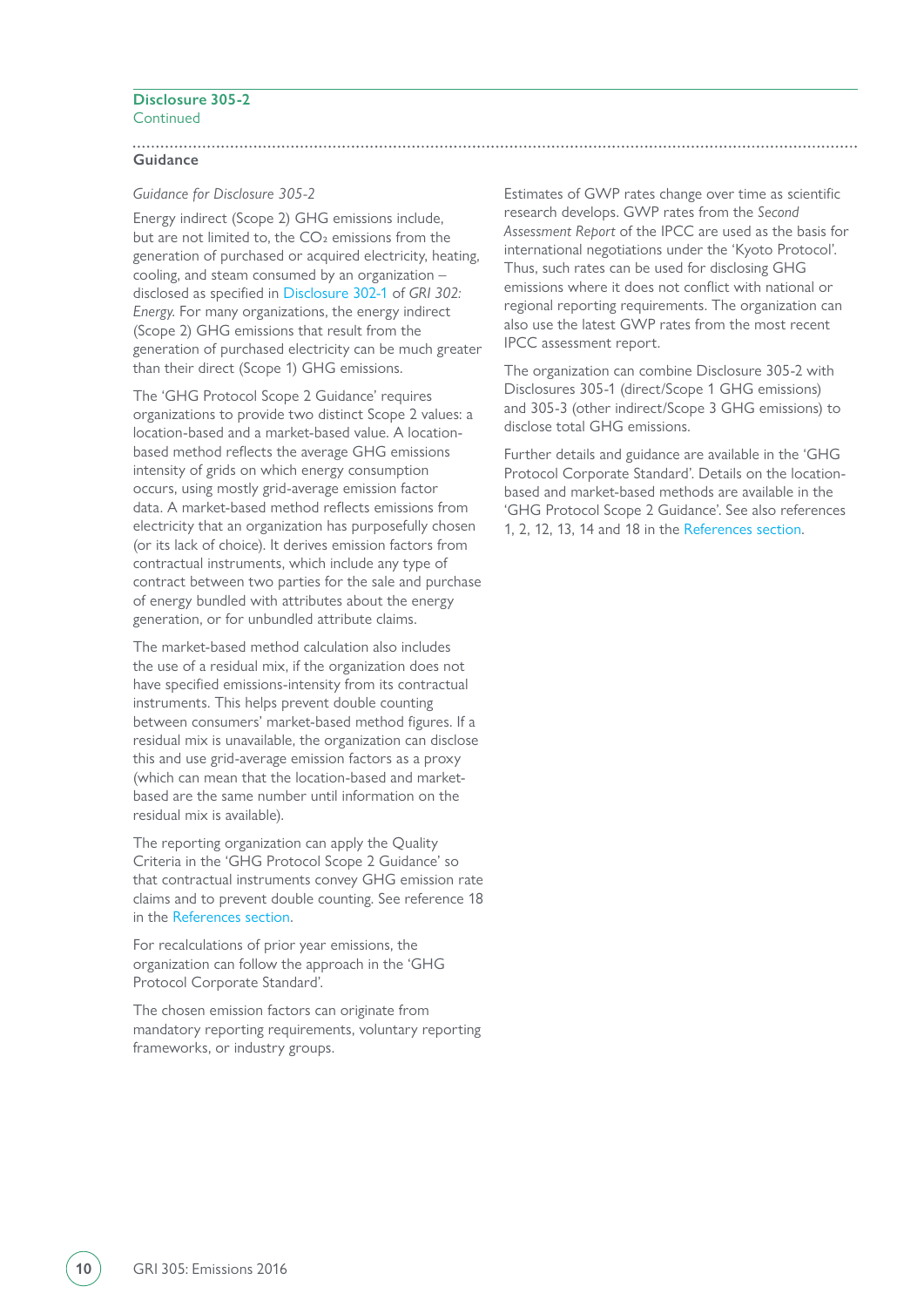## <span id="page-10-0"></span>**Disclosure 305-3** Other indirect (Scope 3) GHG emissions

#### **Reporting requirements**

**305-3 Disclosure**  **The reporting organization shall report the following information:**

- a. Gross [other indirect \(Scope 3\) GHG emissions](#page-18-4) in metric tons of CO<sub>2</sub> equivalent.
- b. If available, the gases included in the calculation; whether CO<sub>2</sub>, CH<sub>4</sub>, N<sub>2</sub>O, HFCs, PFCs, SF<sub>6</sub>, NF<sub>3</sub>, **or all.**
- **c. [Biogenic CO2 emissions](#page-17-4) in metric tons of CO2 equivalent.**
- **d. Other indirect (Scope 3) GHG emissions categories and activities included in the calculation.**
- **e. [Base year](#page-17-5) for the calculation, if applicable, including:** 
	- **i. the rationale for choosing it;**
	- **ii. emissions in the base year;**
	- **iii. the context for any significant changes in emissions that triggered recalculations of base year emissions.**
- **f. Source of the emission factors and the [global warming potential \(GWP\)](#page-17-6) rates used, or a reference to the GWP source.**
- **g. Standards, methodologies, assumptions, and/or calculation tools used.**
- **2.5 When compiling the information specified in Disclosure 305-3, the reporting organization shall:**
	- **2.5.1 exclude any [GHG trades](#page-18-5) from the calculation of gross other indirect (Scope 3) GHG emissions;**
	- **2.5.2 exclude [energy indirect \(Scope 2\) GHG emissions](#page-17-2) from this disclosure. Energy indirect (Scope 2) GHG emissions are disclosed as specified in Disclosure 305-2;**
	- **2.5.3 report biogenic emissions of CO2 from the combustion or biodegradation of biomass that occur in its value chain separately from the gross other indirect (Scope 3) GHG emissions. Exclude biogenic emissions of other types of GHG (such as CH4 and N2O), and biogenic emissions of CO2 that occur in the life cycle of biomass other than from combustion or biodegradation (such as GHG emissions from processing or transporting biomass).**

#### **Reporting recommendations**

- 2.6 When compiling the information specified in Disclosure 305-3, the reporting organization should:
	- 2.6.1 apply emission factors and GWP rates consistently for the data disclosed;
	- 2.6.2 use the GWP rates from the IPCC assessment reports based on a 100-year timeframe;
	- 2.6.3 if subject to different standards and methodologies, describe the approach to selecting them;
	- 2.6.4 list other indirect (Scope 3) GHG emissions, with a breakdown by upstream and downstream categories and activities;
	- 2.6.5 where it aids transparency or comparability over time, provide a breakdown of the other indirect (Scope 3) GHG emissions by:
		- 2.6.5.1 business unit or facility;
		- 2.6.5.2 country;
		- 2.6.5.3 type of source;
		- 2.6.5.4 type of activity.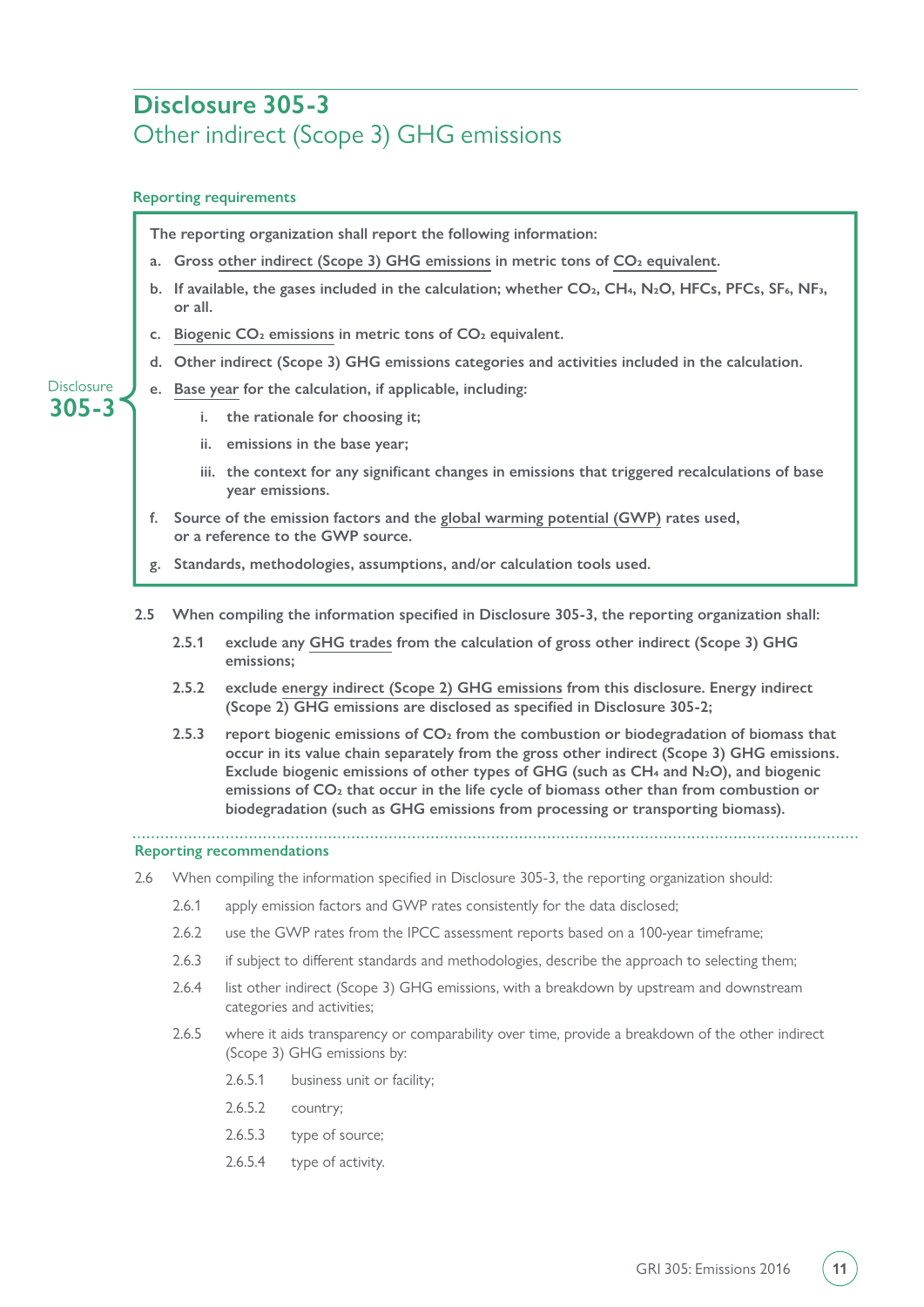#### **Disclosure 305-3 Continued**

#### **Guidance**

#### *Guidance for Disclosure 305-3*

Other indirect (Scope 3) GHG emissions are a consequence of an organization's activities, but occur from sources not owned or controlled by the organization. Other indirect (Scope 3) GHG emissions include both upstream and downstream emissions. Some examples of Scope 3 activities include extracting and producing purchased materials; transporting purchased fuels in vehicles not owned or controlled by the organization; and the end use of products and services.

Other indirect emissions can also come from the decomposing of the organization's waste. Processrelated emissions during the manufacture of purchased goods and fugitive emissions in facilities not owned by the organization can also produce indirect emissions.

For some organizations, GHG emissions that result from energy consumption outside of the organization can be much greater than their direct (Scope 1) or energy indirect (Scope 2) GHG emissions.

The reporting organization can identify other indirect (Scope 3) GHG emissions by assessing which of its activities' emissions:

- contribute significantly to the organization's total anticipated other indirect (Scope 3) GHG emissions;
- offer potential for reductions the organization can undertake or influence;
- contribute to climate change-related risks, such as financial, regulatory, supply chain, product and customer, litigation, and reputational risks;
- are deemed material by stakeholders, such as customers, suppliers, investors, or civil society;
- result from outsourced activities previously performed in-house, or that are typically performed in-house by other organizations in the same sector;
- have been identified as significant for the organization's sector;
- meet any additional criteria for determining relevance, developed by the organization or by organizations in its sector.

The organization can use the following upstream and downstream categories and activities from the 'GHG Protocol Corporate Value Chain Standard' (see reference 15 in the [References section\)](#page-20-0):

#### *Upstream categories*

- 1. Purchased goods and services
- 2. Capital goods
- 3. Fuel- and energy-related activities (not included in Scope 1 or Scope 2)
- 4. Upstream transportation and distribution
- 5. Waste generated in operations
- 6. Business travel
- 7. Employee commuting
- 8. Upstream leased assets Other upstream

#### *Downstream categories*

- 9. Downstream transportation and distribution
- 10. Processing of sold products
- 11. Use of sold products
- 12. End-of-life treatment of sold products
- 13. Downstream leased assets
- 14. Franchises
- 15. Investments
	- Other downstream

For each of these categories and activities, the organization can provide a figure in  $CO<sub>2</sub>$  equivalent or explain why certain data are not included.

For recalculations of prior year emissions, the organization can follow the approach in the 'GHG Protocol Corporate Value Chain Standard'.

The chosen emission factors can originate from mandatory reporting requirements, voluntary reporting frameworks, or industry groups.

Estimates of GWP rates change over time as scientific research develops. GWP rates from the *Second Assessment Report* of the IPCC are used as the basis for international negotiations under the 'Kyoto Protocol'. Thus, such rates can be used for disclosing GHG emissions where it does not conflict with national or regional reporting requirements. The organization can also use the latest GWP rates from the most recent IPCC assessment report.

The organization can combine Disclosure 305-3 with Disclosures 305-1 (direct/Scope 1 GHG emissions) and 305-2 (energy indirect/Scope 2 GHG emissions) to disclose total GHG emissions.

See references 1, 2, 12, 13, 15, 17 and 19 in the [References section.](#page-20-0)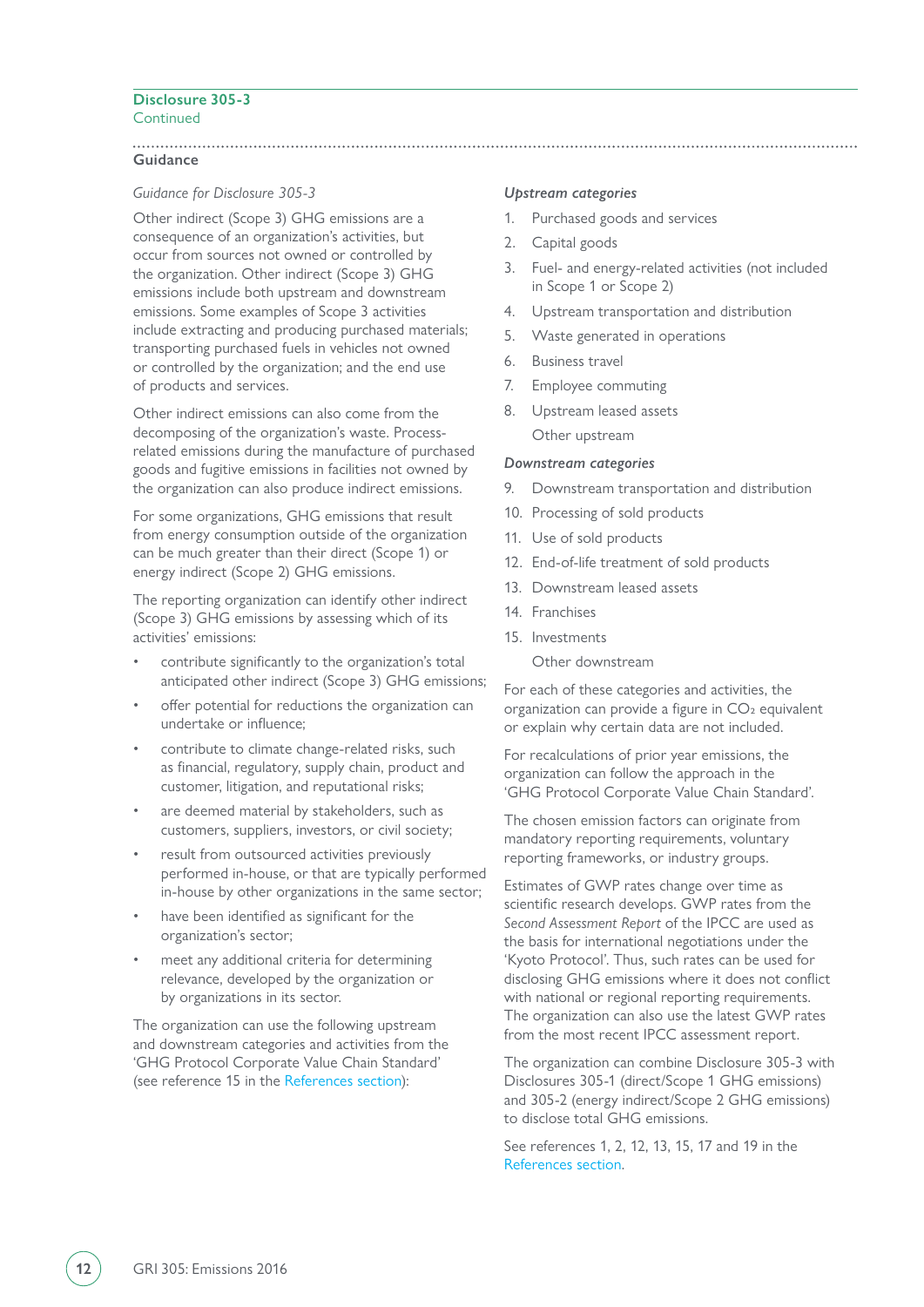## <span id="page-12-0"></span>**Disclosure 305-4** GHG emissions intensity

#### **Reporting requirements**

**305-4 Disclosure**  **The reporting organization shall report the following information:**

- **a. GHG emissions intensity ratio for the organization.**
- **b. Organization-specific metric (the denominator) chosen to calculate the ratio.**
	- **c. Types of GHG emissions included in the intensity ratio; whether [direct \(Scope 1\)](#page-17-1), [energy indirect](#page-17-2)  [\(Scope 2\)](#page-17-2), and/or [other indirect \(Scope 3\)](#page-18-4).**
	- d. Gases included in the calculation; whether CO<sub>2</sub>, CH<sub>4</sub>, N<sub>2</sub>O, HFCs, PFCs, SF<sub>6</sub>, NF<sub>3</sub>, or all.
- **2.7 When compiling the information specified in Disclosure 305-4, the reporting organization shall:**
	- **2.7.1 calculate the ratio by dividing the absolute GHG emissions (the numerator) by the organization-specific metric (the denominator);**
	- **2.7.2 if reporting an intensity ratio for other indirect (Scope 3) GHG emissions, report this intensity ratio separately from the intensity ratios for direct (Scope 1) and energy indirect (Scope 2) emissions.**

#### **Reporting recommendations**

- 2.8 When compiling the information specified in Disclosure 305-4, the reporting organization should, where it aids transparency or comparability over time, provide a breakdown of the GHG emissions intensity ratio by:
	- 2.8.1 business unit or facility;
	- 2.8.2 country;
	- 2.8.3 type of source;
	- 2.8.4 type of activity.

#### **Guidance**

#### *Guidance for Disclosure 305-4*

Intensity ratios can be provided for, among others:

- products (such as metric tons of  $CO<sub>2</sub>$  emissions per unit produced);
- services (such as metric tons of  $CO<sub>2</sub>$  emissions per function or per service);
- sales (such as metric tons of  $CO<sub>2</sub>$  emissions per sales).

Organization-specific metrics (denominators) can include:

- units of product;
- production volume (such as metric tons, liters, or MWh);
- size (such as  $m<sup>2</sup>$  floor space);
- number of full-time employees:
- monetary units (such as revenue or sales).

The reporting organization can report an intensity ratio for direct (Scope 1) and energy indirect (Scope 2) GHG emissions combined, using the figures reported in Disclosures 305-1 and 305-2.

#### *Background*

Intensity ratios define GHG emissions in the context of an organization-specific metric. Many organizations track environmental performance with intensity ratios, which are often called normalized environmental impact data.

GHG emissions intensity expresses the amount of GHG emissions per unit of activity, output, or any other organization-specific metric. In combination with an organization's absolute GHG emissions, reported in Disclosures 305-1, 305-2, and 305-3, GHG emissions intensity helps to contextualize the organization's efficiency, including in relation to other organizations.

See references 13, 14, and 19 in the [References section](#page-20-0).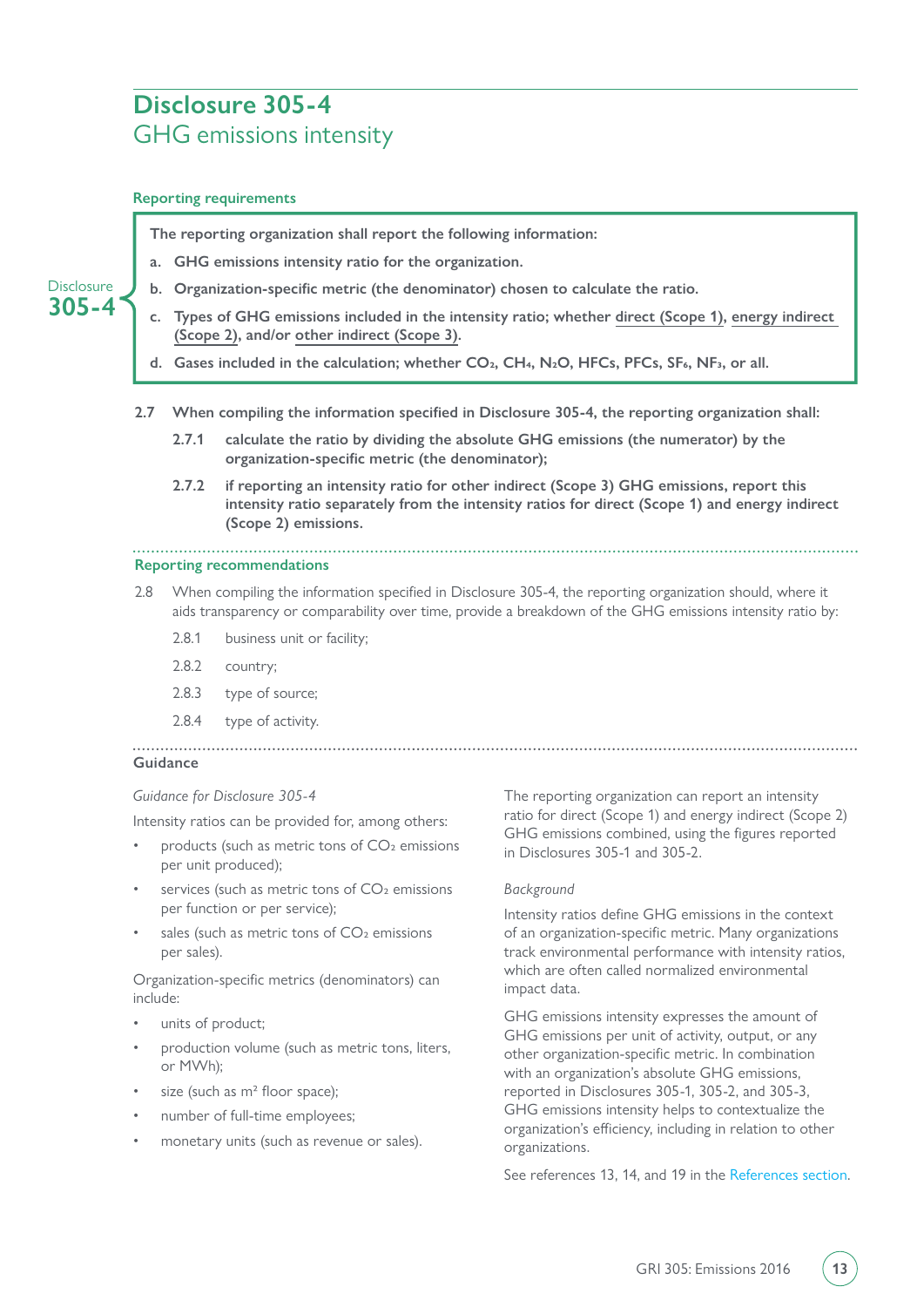## <span id="page-13-0"></span>**Disclosure 305-5** Reduction of GHG emissions

#### **Reporting requirements**

**305-5 Disclosure**  **The reporting organization shall report the following information:**

- a. GHG emissions reduced as a direct result of reduction initiatives, in metric tons of CO<sub>2</sub> **[equivalent](#page-17-3).**
- b. Gases included in the calculation; whether CO<sub>2</sub>, CH<sub>4</sub>, N<sub>2</sub>O, HFCs, PFCs, SF<sub>6</sub>, NF<sub>3</sub>, or all.
- **c. [Base year](#page-17-5) or [baseline,](#page-17-7) including the rationale for choosing it.**
- **d. Scopes in which reductions took place; whether [direct \(Scope 1\),](#page-17-1) [energy indirect \(Scope 2\)](#page-17-2), and/or [other indirect \(Scope 3\).](#page-18-4)**
- **e. Standards, methodologies, assumptions, and/or calculation tools used.**
- **2.9 When compiling the information specified in Disclosure 305-5, the reporting organization shall:**
	- **2.9.1 exclude reductions resulting from reduced production capacity or outsourcing;**
	- **2.9.2 use the inventory or project method to account for reductions;**
	- **2.9.3 calculate an initiative's total [reductions of GHG emissions](#page-18-6) as the sum of its associated primary effects and any significant secondary effects;**
	- **2.9.4 if reporting two or more [Scope](#page-19-1) types, report the reductions for each separately;**
	- **2.9.5 report reductions from offsets separately.**

#### **Reporting recommendations**

2.10 When compiling the information specified in Disclosure 305-5, the reporting organization should, if subject to different standards and methodologies, describe the approach to selecting them.

#### **Guidance**

#### *Guidance for Disclosure 305-5*

The reporting organization can prioritize disclosing reduction initiatives that were implemented in the reporting period, and that have the potential to contribute significantly to reductions. Reduction initiatives and their targets can be described in the management approach for this topic.

Reduction initiatives can include:

- process redesign;
- conversion and retrofitting of equipment;
- fuel switching;
- changes in behavior;
- offsets.

The organization can report reductions disaggregated by initiatives or groups of initiatives.

This disclosure can be used in combination with Disclosures 305-1, 305-2, and 305-3 of this Standard to monitor the reduction of GHG emissions with reference to the organization's targets, or to regulations and trading systems at international or national level.

#### See references 12, 13, 14, 15, 16, and 19 in the [References section.](#page-20-0)

#### *Guidance for clause 2.9.2*

The inventory method compares reductions to a base year. The project method compares reductions to a baseline. Further details on these methods are available in references 15 and 16 in the [References section.](#page-20-0)

#### *Guidance for clause 2.9.3*

Primary effects are the elements or activities designed to reduce GHG emissions, such as carbon storage. Secondary effects are smaller, unintended consequences of a reduction initiative, including changes to production or manufacture, which result in changes to GHG emissions elsewhere. See reference 14 in the [References section.](#page-20-0)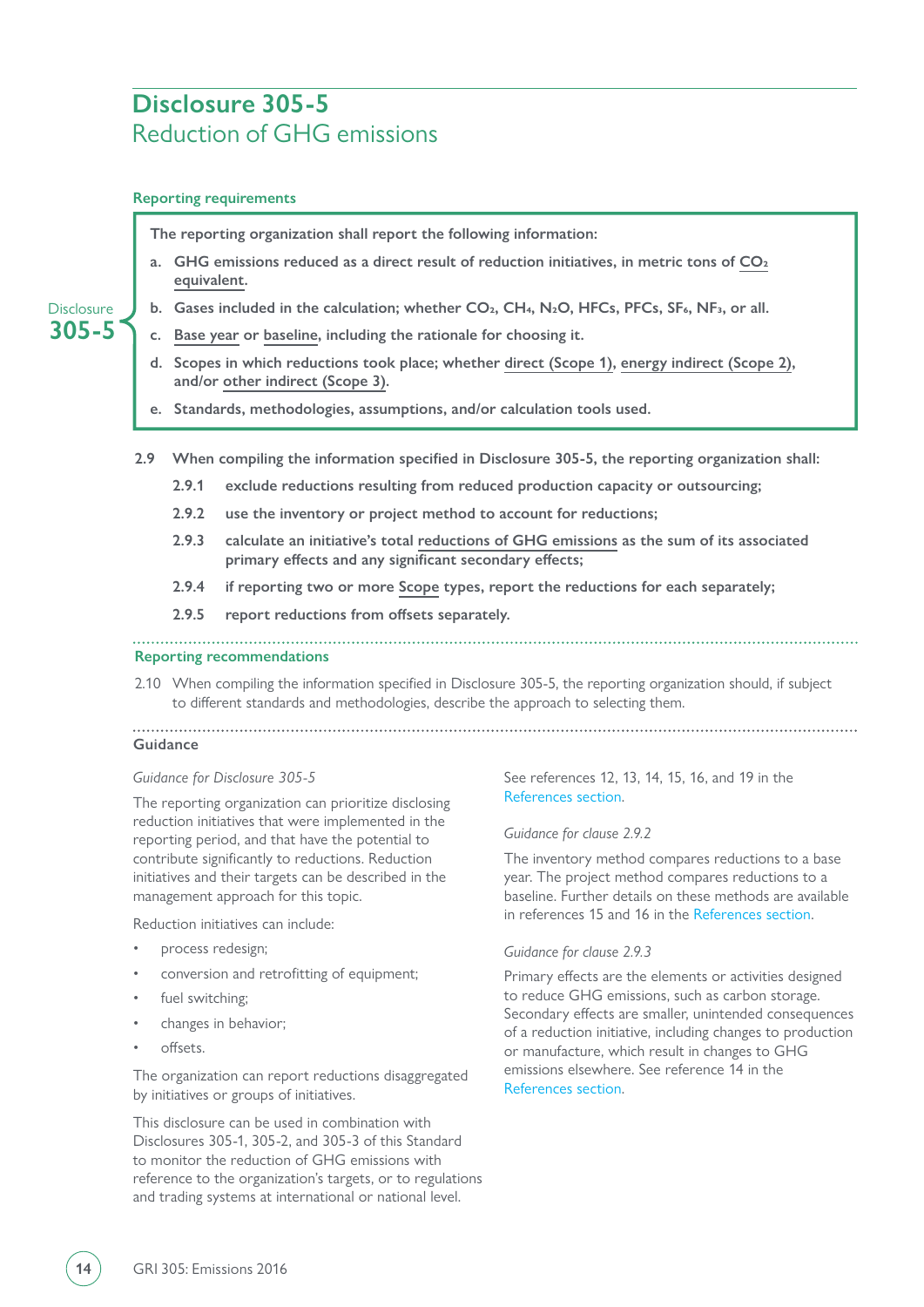## <span id="page-14-0"></span>**Disclosure 305-6** Emissions of ozone-depleting substances (ODS)

#### **Reporting requirements**

**The reporting organization shall report the following information:**

**a. Production, imports, and exports of [ODS](#page-18-3) in metric tons of [CFC-11 \(trichlorofluoromethane\)](#page-17-8) [equivalent](#page-17-8).**

#### **305-6 Disclosure**

- **b. Substances included in the calculation.**
- **c. Source of the emission factors used.**
- **d. Standards, methodologies, assumptions, and/or calculation tools used.**
- **2.11 When compiling the information specified in Disclosure 305-6, the reporting organization shall:**
	- **2.11.1 calculate the production of ODS as the amount of ODS produced, minus the amount destroyed by approved technologies, and minus the amount entirely used as feedstock in the manufacture of other chemicals;**



**2.11.2 exclude ODS recycled and reused.**

**Reporting recommendations**

2.12 When compiling the information specified in Disclosure 305-6, the reporting organization should:

- 2.12.1 if subject to different standards and methodologies, describe the approach to selecting them;
- 2.12.2 where it aids transparency or comparability over time, provide a breakdown of the ODS data by:
	- 2.12.2.1 business unit or facility;
	- 2.12.2.2 country;
	- 2.12.2.3 type of source;
	- 2.12.2.4 type of activity.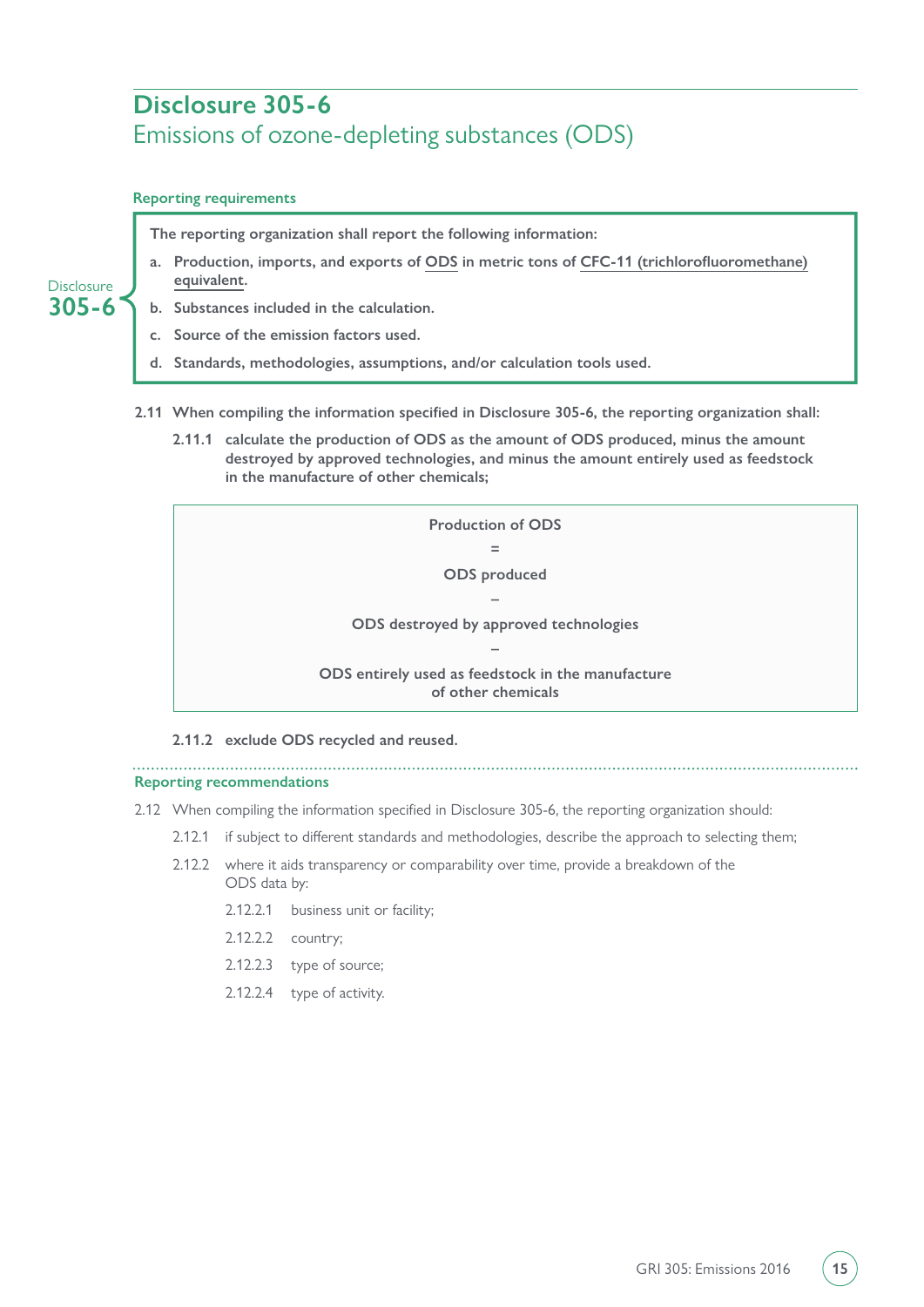#### **Disclosure 305-6 Continued**

**Guidance**

*Guidance for Disclosure 305-6*

The reporting organization can report separate or combined data for the substances included in the calculation.

#### *Background*

Measuring ODS production, imports, and exports helps to indicate how an organization complies with legislation. This is particularly relevant if the organization produces or uses ODS in its processes, products and services and is subject to phase-out commitments. Results on ODS phase-out help to indicate the organization's position in any markets affected by regulation on ODS.

This disclosure covers the substances included in Annexes A, B, C, and E of the 'Montreal Protocol' as well as any other ODS produced, imported, or exported by an organization.

See references 1, 2, 8 and 9 in the [References section](#page-20-0).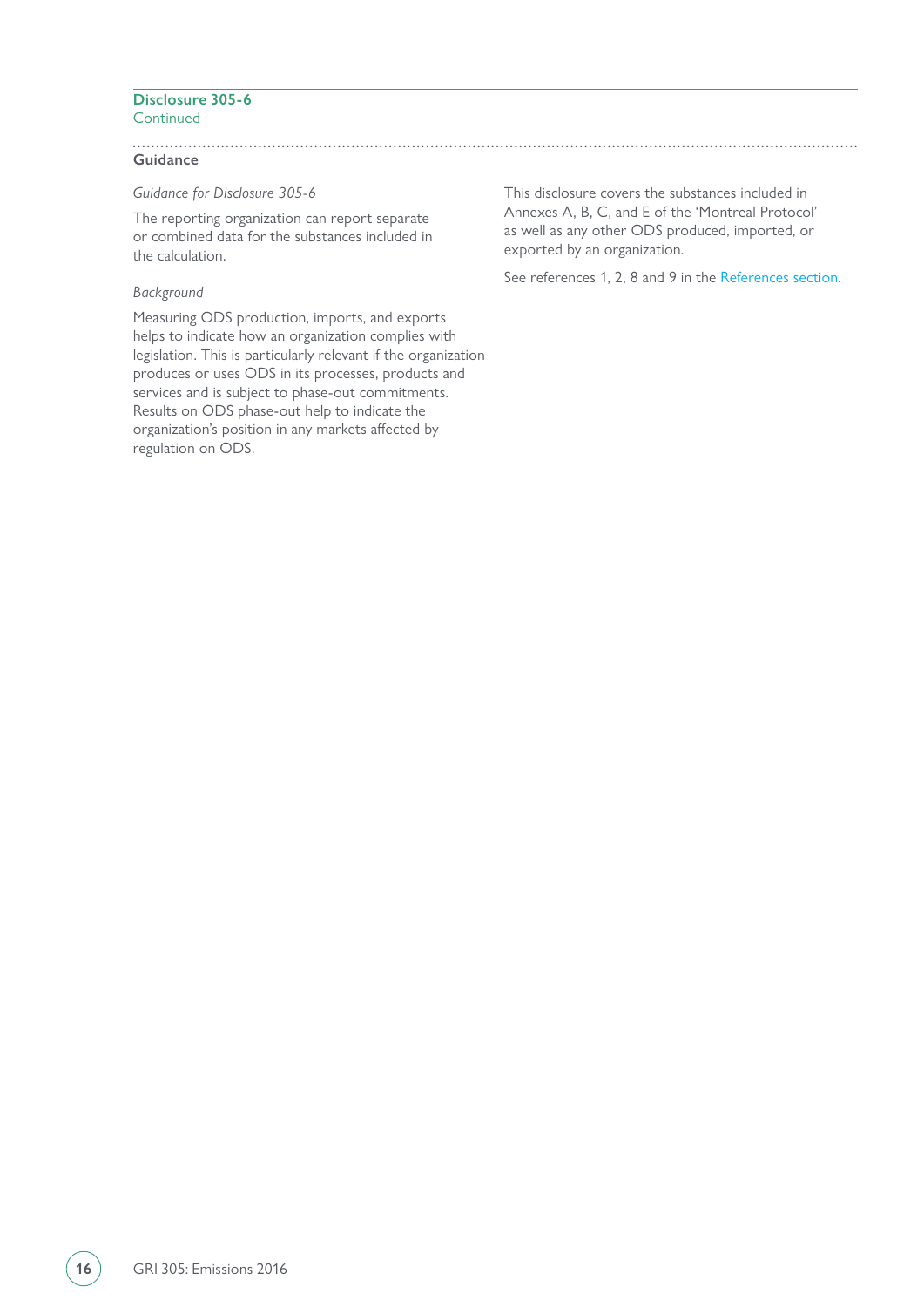### <span id="page-16-0"></span>**Disclosure 305-7**

## Nitrogen oxides (NO<sub>x</sub>), sulfur oxides (SO<sub>x</sub>), and other significant air emissions

#### **Reporting requirements**

**The reporting organization shall report the following information:**

- **a. [Significant air emissions,](#page-19-0) in kilograms or multiples, for each of the following:**
	- **i. NOX**
	- **ii. SOX**

**305-7 Disclosure** 

- **iii. Persistent organic pollutants (POP)**
- **iv. Volatile organic compounds (VOC)**
- **v. Hazardous air pollutants (HAP)**
- **vi. Particulate matter (PM)**
- **vii. Other standard categories of air emissions identified in relevant regulations**
- **b. Source of the emission factors used.**
- **c. Standards, methodologies, assumptions, and/or calculation tools used.**
- **2.13 When compiling the information specified in Disclosure 305-7, the reporting organization shall select one of the following approaches for calculating significant air emissions:**
	- **2.13.1 Direct measurement of emissions (such as online analyzers);**
	- **2.13.2 Calculation based on site-specific data;**
	- **2.13.3 Calculation based on published emission factors;**
	- **2.13.4 Estimation. If estimations are used due to a lack of default figures, the organization shall indicate the basis on which figures were estimated.**

**Reporting recommendations**

- 2.14 When compiling the information specified in Disclosure 305-7, the reporting organization should:
	- 2.14.1 if subject to different standards and methodologies, describe the approach to selecting them;
	- 2.14.2 where it aids transparency or comparability over time, provide a breakdown of the air emissions data by:
		- 2.14.2.1 business unit or facility;
		- 2.14.2.2 country;
		- 2.14.2.3 type of source;
		- 2.14.2.4 type of activity.

#### **Guidance**

See references 3, 4, 5, 6 and 10 in the [References section.](#page-20-0)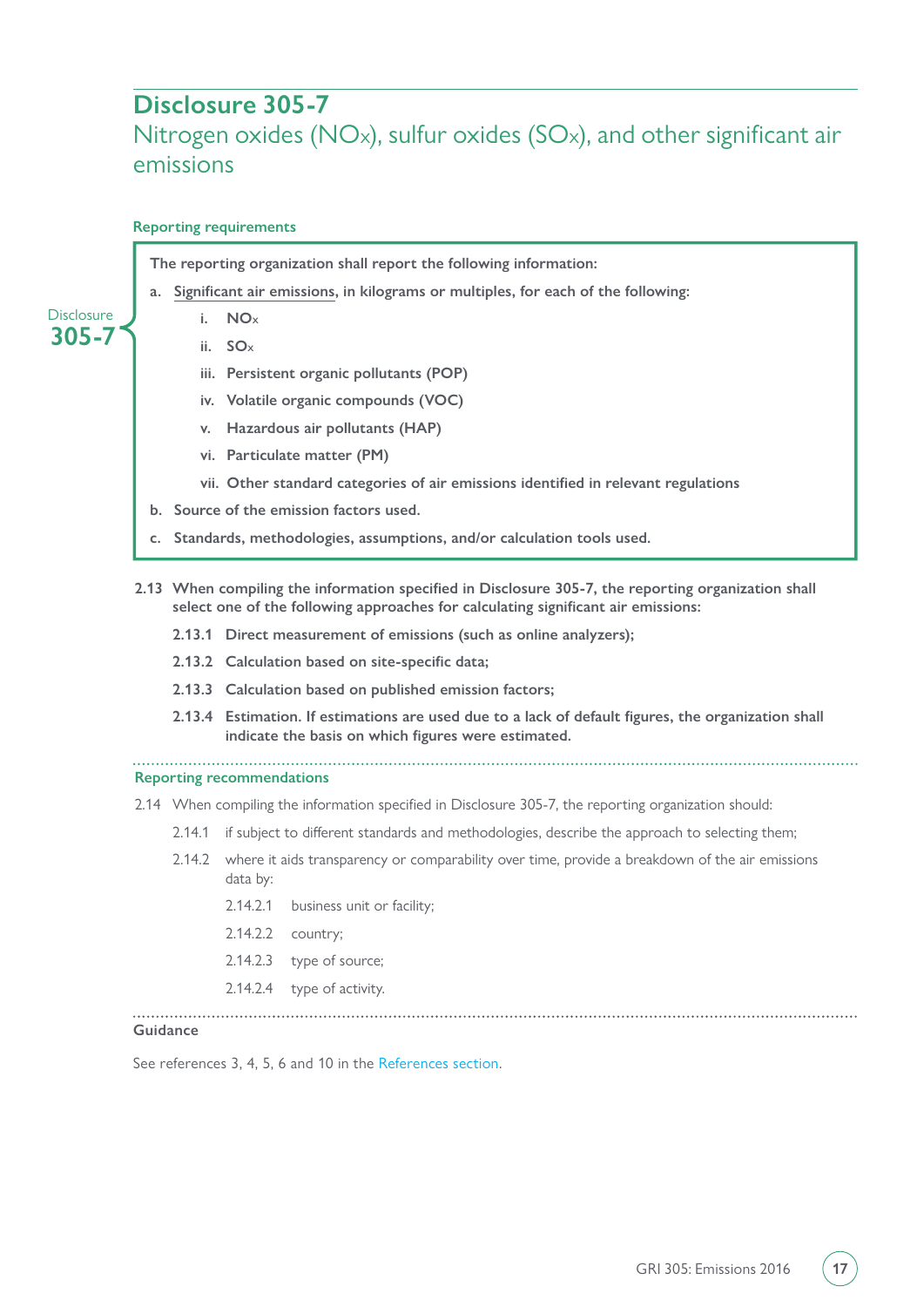# <span id="page-17-0"></span>**Glossary**

This Glossary includes definitions for terms used in this Standard, which apply when using this Standard. These definitions may contain terms that are further defined in the complete *[GRI Standards Glossary](https://www.globalreporting.org/standards/media/1913/gri-standards-glossary.pdf)*.

All defined terms are underlined. If a term is not defined in this Glossary or in the complete *GRI Standards Glossary*, definitions that are commonly used and understood apply.

#### <span id="page-17-5"></span>**base year**

historical datum (such as year) against which a measurement is tracked over time

#### <span id="page-17-7"></span>**baseline**

starting point used for comparisons

**Note:** In the context of energy and emissions reporting, the baseline is the projected energy consumption or emissions in the absence of any reduction activity.

#### <span id="page-17-4"></span>biogenic carbon dioxide (CO<sub>2</sub>) emission

emission of CO<sub>2</sub> from the combustion or biodegradation of biomass

#### <span id="page-17-3"></span>carbon dioxide (CO<sub>2</sub>) equivalent

measure used to compare the emissions from various types of [greenhouse gas \(GHG\)](#page-18-2) based on their [global](#page-17-6)  [warming potential \(GWP\)](#page-17-6)

**Note:** The CO2 equivalent for a gas is determined by multiplying the metric tons of the gas by the associated GWP.

#### <span id="page-17-8"></span>**CFC11 (trichlorofluoromethane) equivalent**

measure used to compare various substances based on their relative ozone depletion potential (ODP)

**Note:** The reference level of 1 is the potential of CFC-11 (trichlorofluoromethane) and CFC-12 (dichlorodifluoromethane) to cause ozone depletion.

#### <span id="page-17-1"></span>**direct [\(Scope](#page-19-1) 1) GHG emissions**

[GHG](#page-18-2) emissions from sources that are owned or controlled by an organization

**Note 1:** A GHG source is any physical unit or process that releases GHG into the atmosphere.

**Note 2:** Direct (Scope 1) GHG emissions can include the CO<sub>2</sub> emissions from fuel consumption.

#### <span id="page-17-2"></span>**energy indirect ([Scope](#page-19-1) 2) GHG emissions**

[GHG](#page-18-2) emissions that result from the generation of purchased or acquired electricity, heating, cooling, and steam consumed by an organization

#### <span id="page-17-6"></span>**global warming potential (GWP)**

value describing the radiative forcing impact of one unit of a given [GHG](#page-18-2) relative to one unit of CO<sub>2</sub> over a given period of time

**Note:** GWP values convert GHG emissions data for non-CO<sub>2</sub> gases into units of CO<sub>2</sub> equivalent.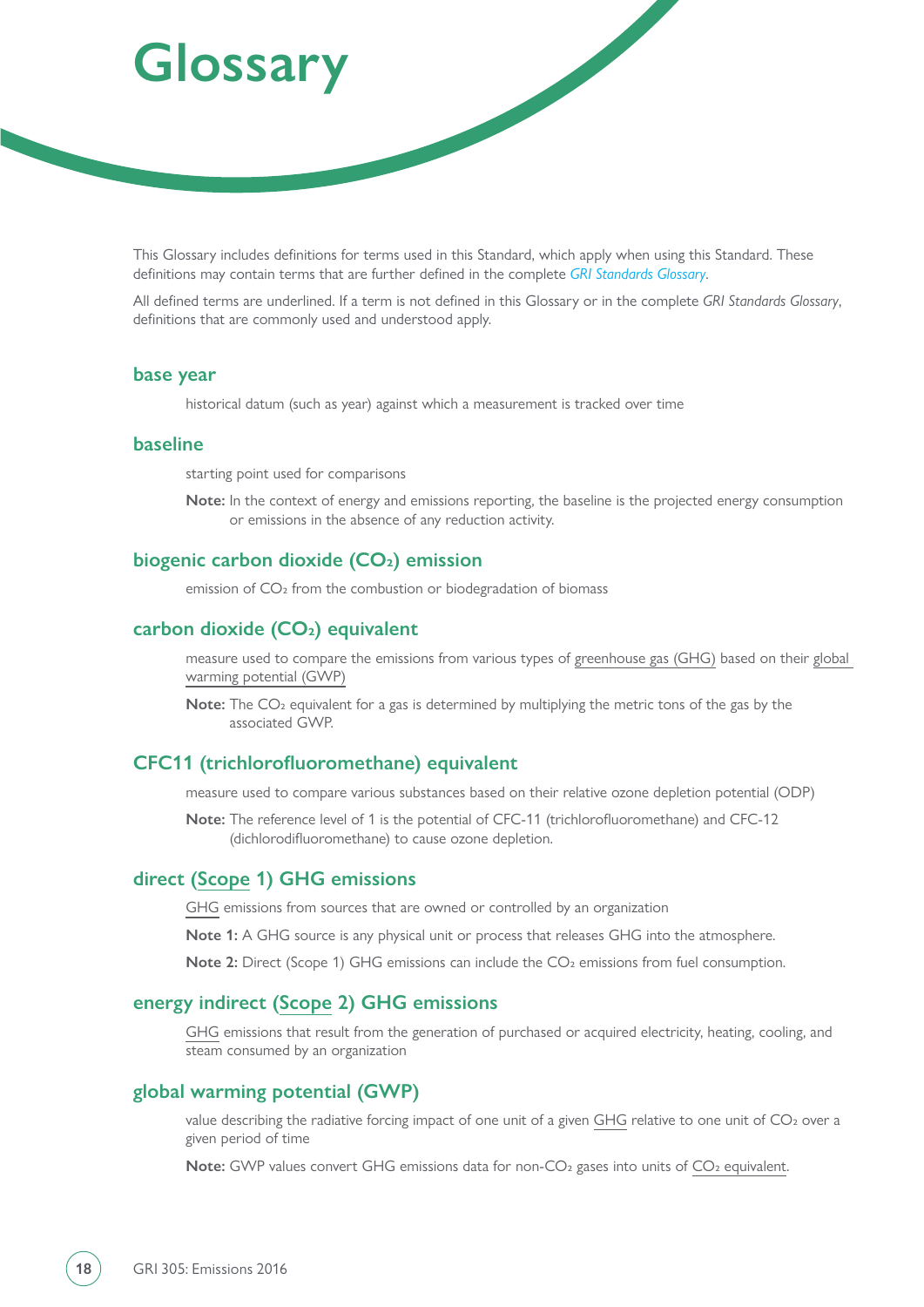#### <span id="page-18-2"></span>**greenhouse gas (GHG)**

gas that contributes to the greenhouse effect by absorbing infrared radiation

#### <span id="page-18-5"></span>**greenhouse gas (GHG) trade**

purchase, sale or transfer of [GHG](#page-18-2) emission offsets or allowances

#### <span id="page-18-0"></span>**impact**

In the GRI Standards, unless otherwise stated, 'impact' refers to the effect an organization has on the economy, the environment, and/or society, which in turn can indicate its contribution (positive or negative) to [sustainable development.](https://www.globalreporting.org/standards/media/1913/gri-standards-glossary.pdf)

- **Note 1:** In the GRI Standards, the term 'impact' can refer to positive, negative, actual, potential, direct, indirect, short-term, long-term, intended, or unintended impacts.
- **Note 2:** Impacts on the economy, environment, and/or society can also be related to consequences for the organization itself. For example, an impact on the economy, environment, and/or society can lead to consequences for the organization's business model, reputation, or ability to achieve its objectives.

#### <span id="page-18-1"></span>**material topic**

[topic](https://www.globalreporting.org/standards/media/1913/gri-standards-glossary.pdf) that reflects a reporting organization's significant economic, environmental and social [impacts](#page-18-0); or that substantively influences the assessments and decisions of [stakeholders](https://www.globalreporting.org/standards/media/1913/gri-standards-glossary.pdf)

- **Note 1:** For more information on identifying a material topic, see the [Reporting Principles for defining](https://www.globalreporting.org/standards/media/1036/gri-101-foundation-2016.pdf#page=8)  [report content](https://www.globalreporting.org/standards/media/1036/gri-101-foundation-2016.pdf#page=8) in *GRI 101: Foundation*.
- **Note 2:** To prepare a report in accordance with the GRI Standards, an organization is required to report on its material topics.
- **Note 3:** Material topics can include, but are not limited to, the topics covered by the GRI Standards in the 200, 300, and 400 series.

#### <span id="page-18-4"></span>**other indirect [\(Scope](#page-19-1) 3) GHG emissions**

indirect [GHG](#page-18-2) emissions not included in [energy indirect \(Scope 2\) GHG emissions](#page-17-2) that occur outside of the organization, including both upstream and downstream emissions

#### <span id="page-18-3"></span>**ozone-depleting substance (ODS)**

substance with an ozone depletion potential (ODP) greater than 0 that can deplete the stratospheric ozone layer

**Note:** Most ODS are controlled under the United Nations Environment Programme (UNEP), 'Montreal Protocol on Substances that Deplete the Ozone Layer', 1987, and its amendments, and include chlorofluorocarbons (CFCs), hydrochlorofluorocarbons (HCFCs), halons, and methyl bromide.

#### <span id="page-18-6"></span>**reduction of greenhouse gas (GHG) emissions**

decrease in [GHG](#page-18-2) emissions or increase in removal or storage of GHG from the atmosphere, relative to [baseline](#page-17-7) emissions

**Note:** Primary effects will result in GHG reductions, as will some secondary effects. An initiative's total GHG reductions are quantified as the sum of its associated primary effect(s) and any significant secondary effects (which may involve decreases or countervailing increases in GHG emissions).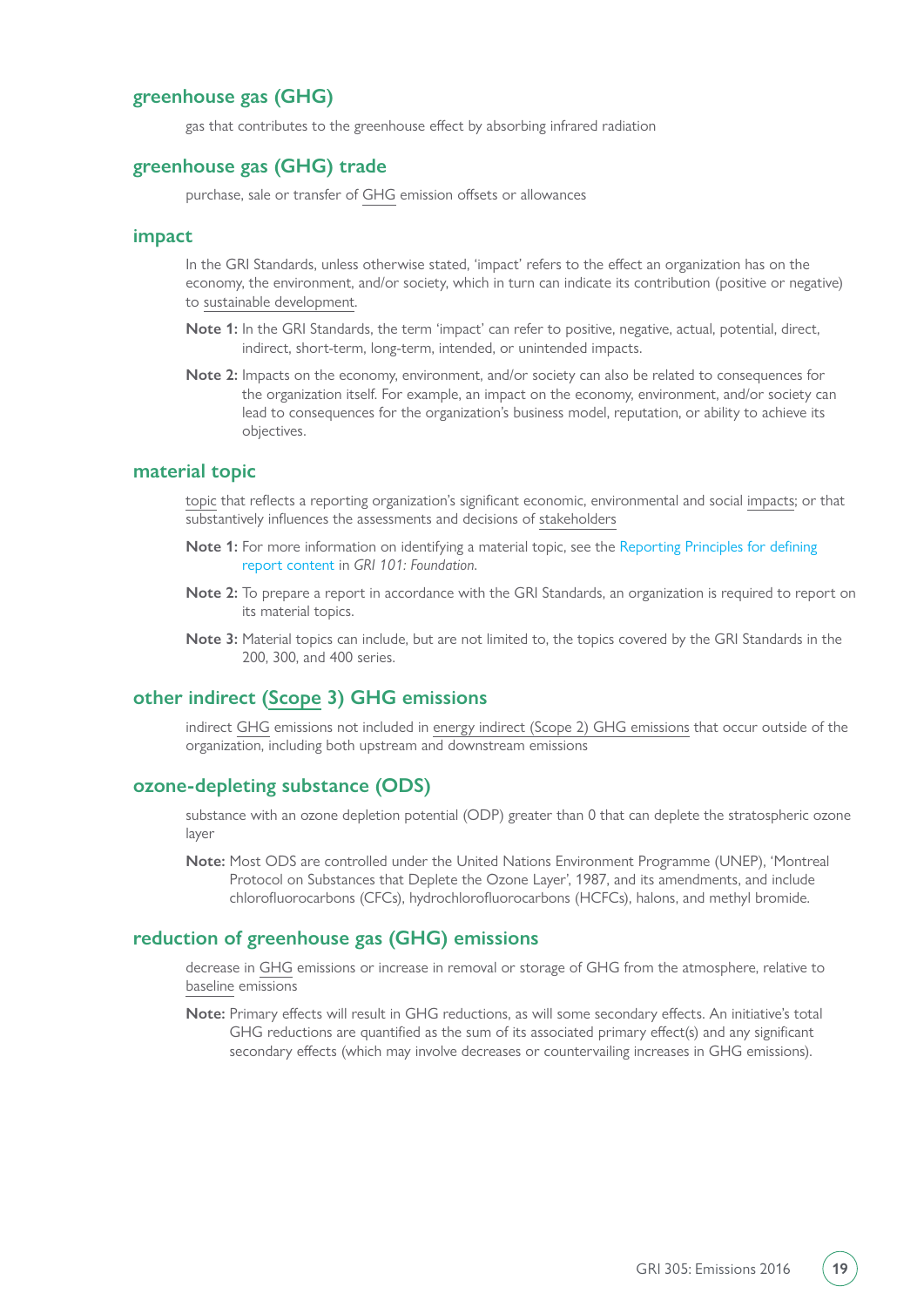#### <span id="page-19-1"></span>**Scope of GHG emissions**

classification of the operational boundaries where [GHG](#page-18-2) emissions occur

- **Note I:** Scope classifies whether GHG emissions are created by an organization itself, or are created by other related organizations, for example electricity suppliers or logistics companies.
- **Note 2:** There are three classifications of Scope: [Scope 1](#page-17-1), [Scope 2](#page-17-2) and [Scope 3](#page-18-4).
- **Note 3:** The classification of Scope derives from the World Resources Institute (WRI) and World Business Council for Sustainable Development (WBCSD), 'GHG Protocol Corporate Accounting and Reporting Standard', Revised Edition, 2004.

#### <span id="page-19-0"></span>**significant air emission**

air emission regulated under international conventions and/or national laws or regulations

**Note:** Significant air emissions include those listed on environmental permits for an organization's operations.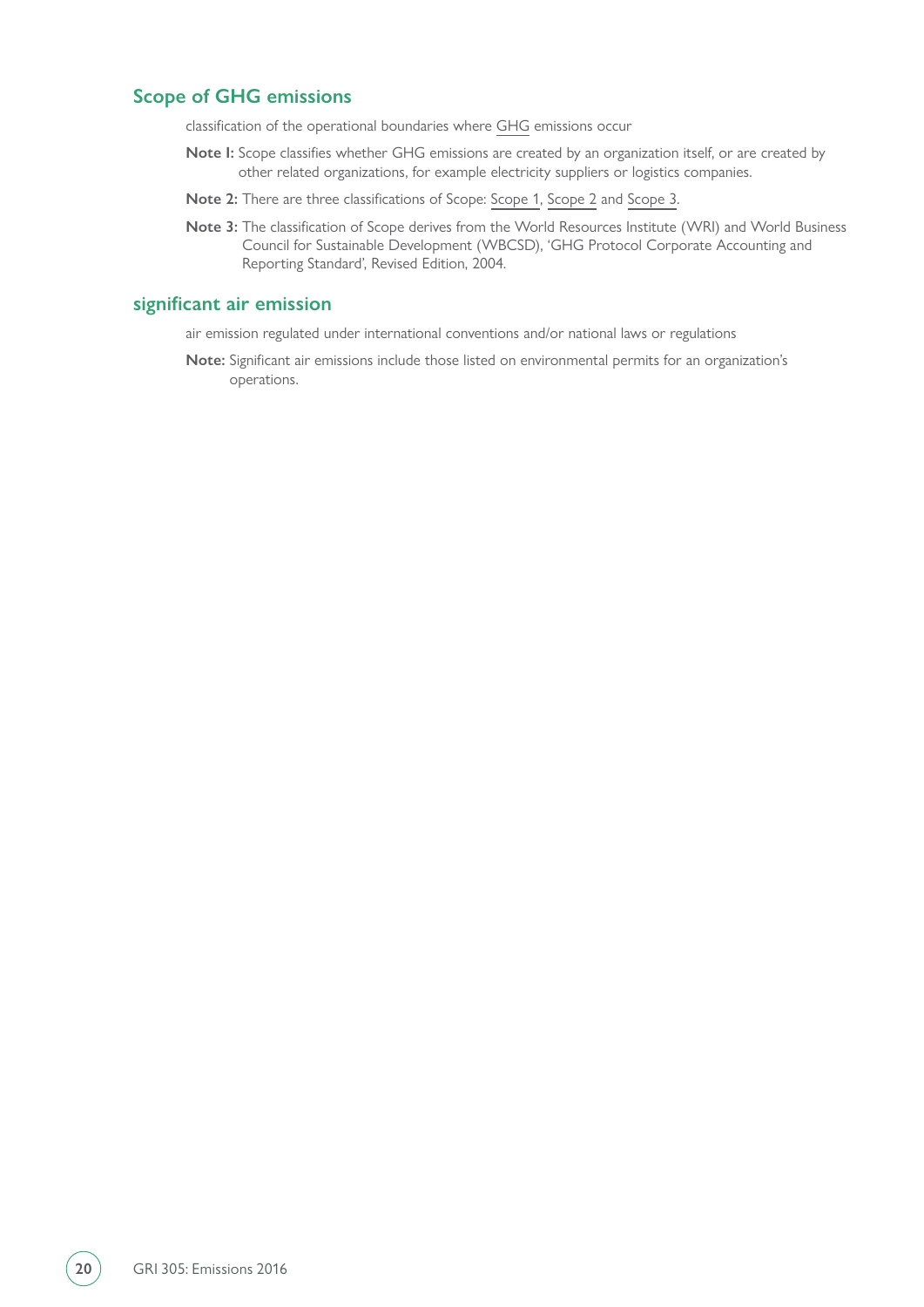# <span id="page-20-0"></span>**References**

The following documents informed the development of this Standard and can be helpful for understanding and applying it.

#### **Authoritative intergovernmental instruments:**

- 1. Intergovernmental Panel on Climate Change (IPCC), *Climate Change 1995: The Science of Climate Change, Contribution of Working Group I to the Second Assessment Report of the Intergovernmental Panel on Climate Change*, 1995.
- 2. Intergovernmental Panel on Climate Change (IPCC), *Climate Change 2007: The Physical Science Basis, Contribution of Working Group I to the Fourth Assessment Report of the Intergovernmental Panel on Climate Change*, 2007.
- 3. United Nations Economic Commission for Europe (UNECE) Convention, 'Geneva Protocol concerning the Control of Emissions of Volatile Organic Compounds or their Transboundary Fluxes', 1991.
- 4. United Nations Economic Commission for Europe (UNECE) Convention, 'Gothenburg Protocol to Abate Acidification, Eutrophication and Ground-level Ozone', 1999.
- 5. United Nations Economic Commission for Europe (UNECE) Convention, 'Helsinki Protocol on the Reduction of Sulphur Emissions or their Transboundary Fluxes', 1985.
- 6. United Nations Economic Commission for Europe (UNECE) Convention, 'Sofia Protocol concerning the Control of Emissions of Nitrogen Oxides or their Transboundary Fluxes', 1988.
- 7. United Nations Environment Programme (UNEP) and World Meteorological Organization (WMO), *Integrated Assessment of Black Carbon and Tropospheric Ozone*, 2011.
- 8. United Nations Environment Programme (UNEP), 'Montreal Protocol on Substances that Deplete the Ozone Layer', 1987.
- 9. United Nations Environment Programme (UNEP), *Standards and Codes of Practice to Eliminate Dependency on Halons - Handbook of Good Practices in the Halon Sector*, 2001.
- 10. United Nations Environment Programme (UNEP) Convention, 'Stockholm Convention on Persistent Organic Pollutants (POPs)', Annex A, B, and C, 2009.
- 11. United Nations (UN) Framework Convention, 'United Nations Framework Convention on Climate Change', 1992.
- 12. United Nations (UN) Protocol, 'Kyoto Protocol to the United Nations Framework Convention on Climate Change', 1997.

#### **Other relevant references:**

- 13. CDP, *Investor CDP Information Request*, updated annually.
- 14. World Resources Institute (WRI) and World Business Council for Sustainable Development (WBCSD), 'GHG Protocol Corporate Accounting and Reporting Standard', Revised Edition, 2004.
- 15. World Resources Institute (WRI) and World Business Council for Sustainable Development (WBCSD), 'GHG Protocol Corporate Value Chain (Scope 3) Accounting and Reporting Standard', 2011.
- 16. World Resources Institute (WRI) and World Business Council for Sustainable Development (WBCSD), 'GHG Protocol for Project Accounting', 2005.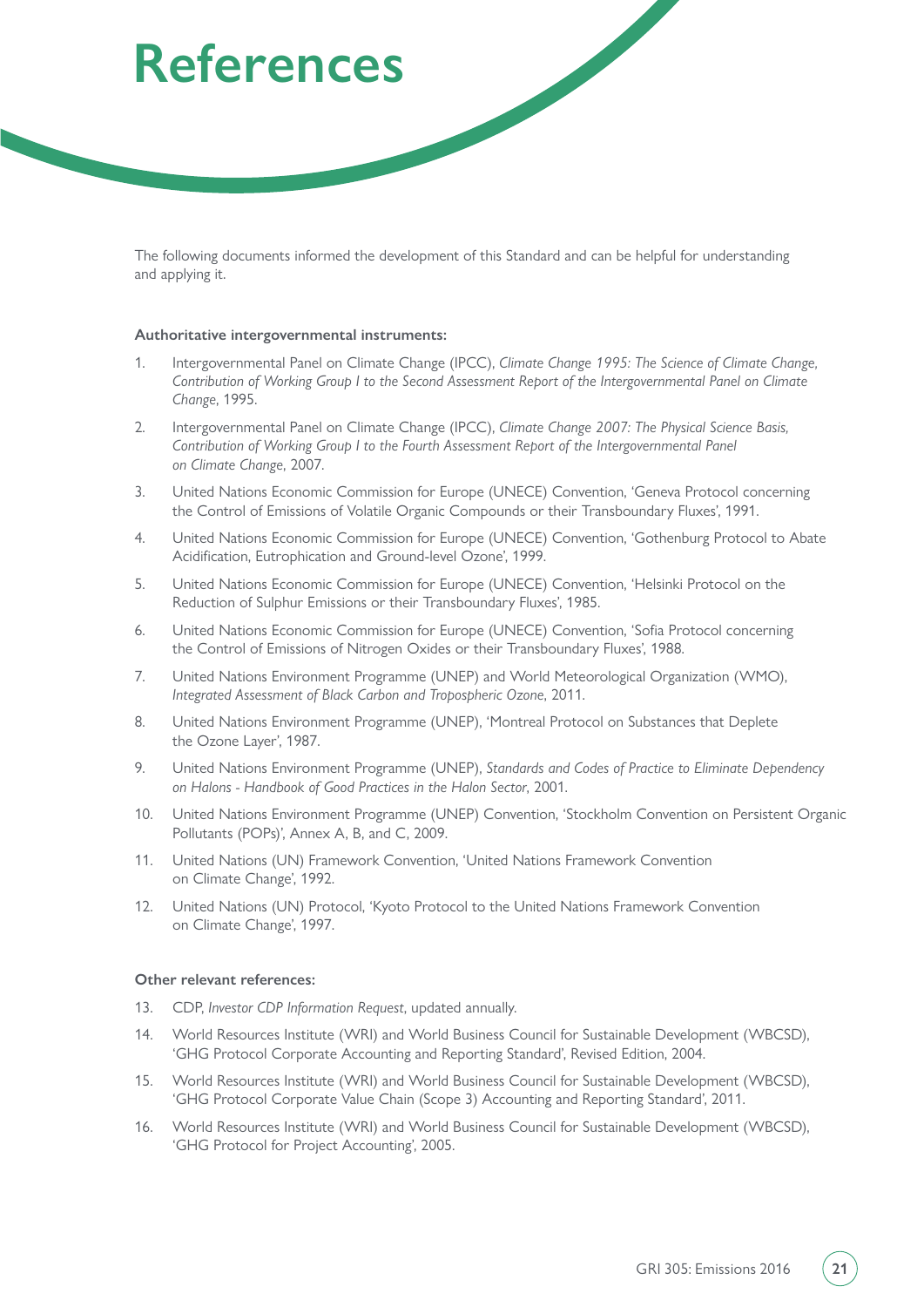- 17. World Resources Institute (WRI) and World Business Council for Sustainable Development (WBCSD), 'GHG Protocol Product Life Cycle Accounting and Reporting Standard', 2011.
- 18. World Resources Institute (WRI) and World Business Council for Sustainable Development (WBCSD), 'GHG Protocol Scope 2 Guidance. An amendment to the GHG Protocol Corporate Standard', 2015.
- 19. World Resources Institute (WRI) and World Business Council for Sustainable Development (WBCSD), 'Greenhouse Gas Protocol Accounting Notes, No. 1, Accounting and Reporting Standard Amendment', 2012.